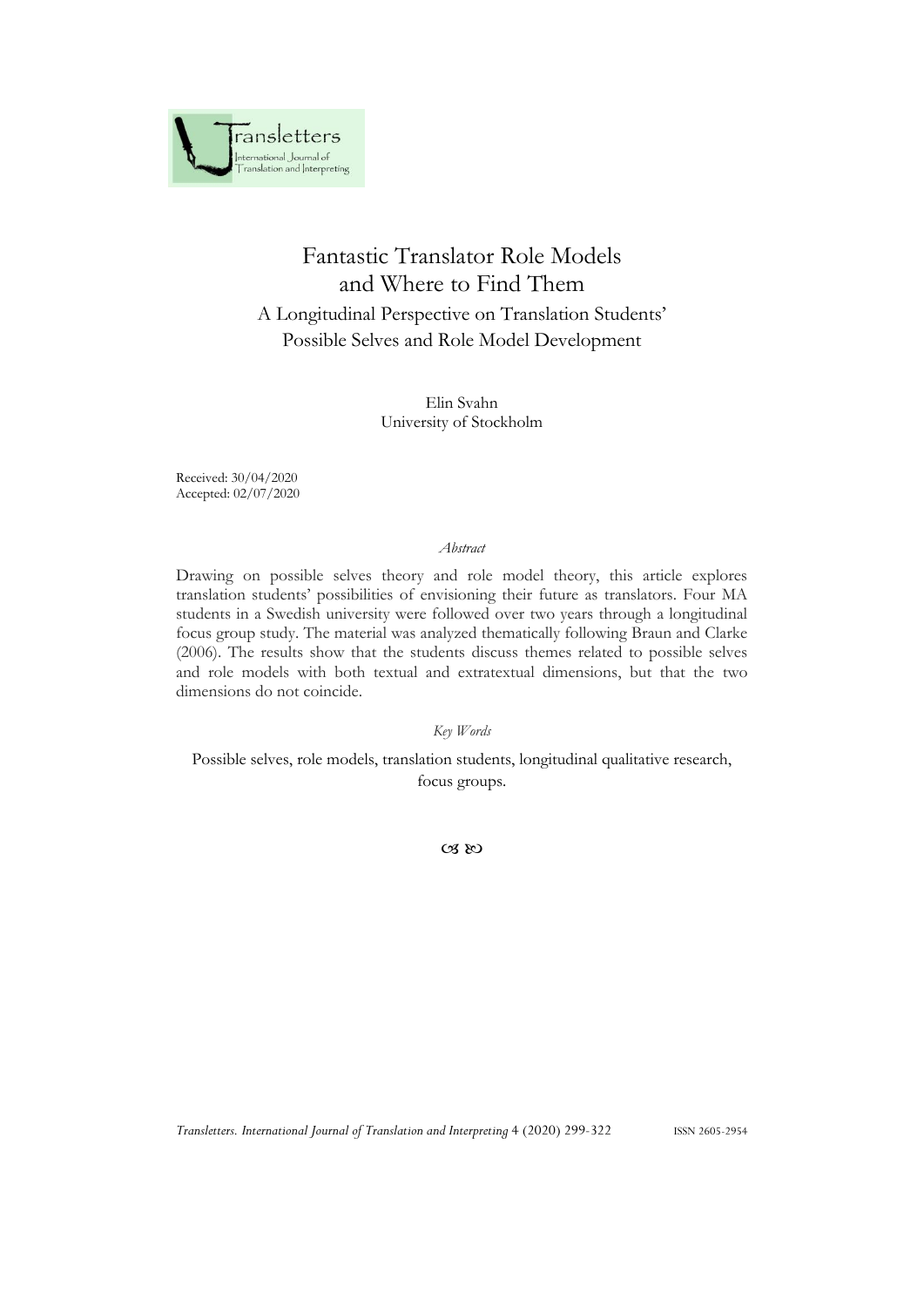"But why, I wonder in the dark of night under the whispering pines, why was there no one around that time to take me by the collar and say: You are meant to be a translator, don't you see? I didn't know such a profession existed, didn't know anyone who did that."

Gun-Britt Sundström (2008: 241)

"But he also offered a sophisticated and rather lyrical understanding of what I wanted to do, a position of identification for me as a translator, someone I could be when translating [...]"

Lawrence Venuti (1995: 275)

#### *1. Introduction*

Sela-Sheffy (2008: 610) discusses occupational prestige and states that, apart from the institutionalizing factors such as income or competences, "the image of an occupation is actually the image of the people practicing it." Following this line of thought, in this article I ask how translation students perceive the people practicing their occupation in relation to their future selves by drawing on possible selves theory and role model theory. I have elsewhere (Svahn, 2020) examined two groups of Swedish MA translation students' socialization into the translation profession. One of the main findings concerned the students' scarce involvement with the profession. The novel frameworks offered by the use of possible selves theory and role model theory in this study aim at discovering new dimensions of this involvement for a group of Japanese-Swedish translation students. The concept of possible selves refers to "representation of the self in the future" (Markus and Naurius, 1986: 954). Role model theory and its two approaches can be exemplified by the two quotes at the beginning of the article. The first quote from the Swedish author and translator Gun-Britt Sundström relates to the author's problems *finding role models* as a translator, whereas the quote from Lawrence Venuti refers to him *making sense of a role model* in relation to himself and his translation practice. Both of these perspectives will be dealt with in this article. The theoretical underpinnings of these two concepts are introduced in the next section.

This article seeks to approach translation students from a translation sociological perspective. Such an approach may include a broader contextualization of translator education (Voinova, 2013; Svahn, 2016, 2020); approaching students as future professionals (Ruokonen, 2016, 2019); or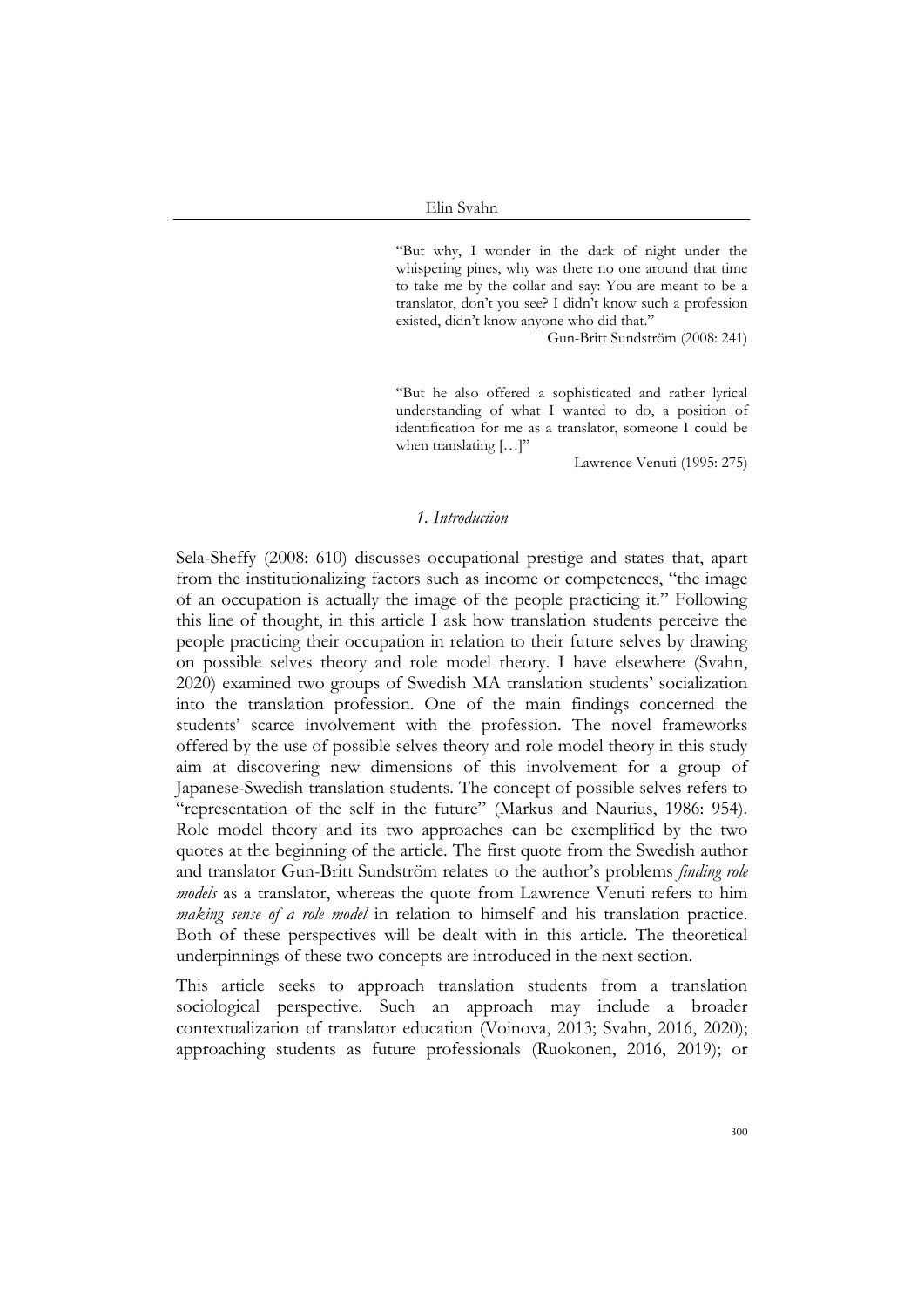fostering empowerment for translation students to become professional translators or interpreters (Abdallah, 2011; Voinova, 2013). For example, in a questionnaire study with Finnish translation students, Ruokonen (2016) finds that the students' views of their future profession are marked by realism, and the students "seem fairly committed to a field that promises neither high status nor high income" (Ruokonen, 2016: 207). In a later study, Ruokonen (2019) compares translation students' perspectives with those of professional translators. One area where statistically significant changes emerged was in their views of the translator's possibilities of influencing their working environment. The students had lower rankings on translator's possibilities of influencing deadlines, income, the commissioner's expectations of the quality of the translation, and the quality of the final translation (Ruokonen, 2019: 16– 17), which "hardly support[s] the notion of idealistic students" (Ruokonen, 2019: 18).

This article is also influenced by translation psychology. As pointed out by Jääskeläinen (2012: 196), translation sociology may share a vantage point with translation psychology when the focus is on "[u]nderstanding the humans in [...] social practices." One example of relevance for this study is recent translation psychological research on translation students' self-efficacy beliefs (e.g., Haro-Soler and Kiraly, 2018; Haro-Soler, 2019), including translation students' self-concepts. Results from Haro-Soler's (2019) study on vicarious learning show that the students' self-efficacy beliefs were positively affected by learning about the successful experience of former students, as the comparison created a positive point of comparison for them. Vicarious learning, i.e., learning "based on the performance of others that the individual perceives as models" (Haro-Soler, 2019: 95), shares common grounds with role model theory, as vicarious learning is also rooted in the perceived similarity between the student and the model.

The questions this article seeks to answer are: Firstly, do translation students have role models, and if so, how do they make sense of them? Secondly, how and to what extent do they express their possible selves? Thirdly, to what extent are the themes of possible selves and role models aligned?

# *2. Possible selves and role models*

The concepts of possible selves and role models stem from social psychology and sociology. The concept of possible selves is the future-oriented element of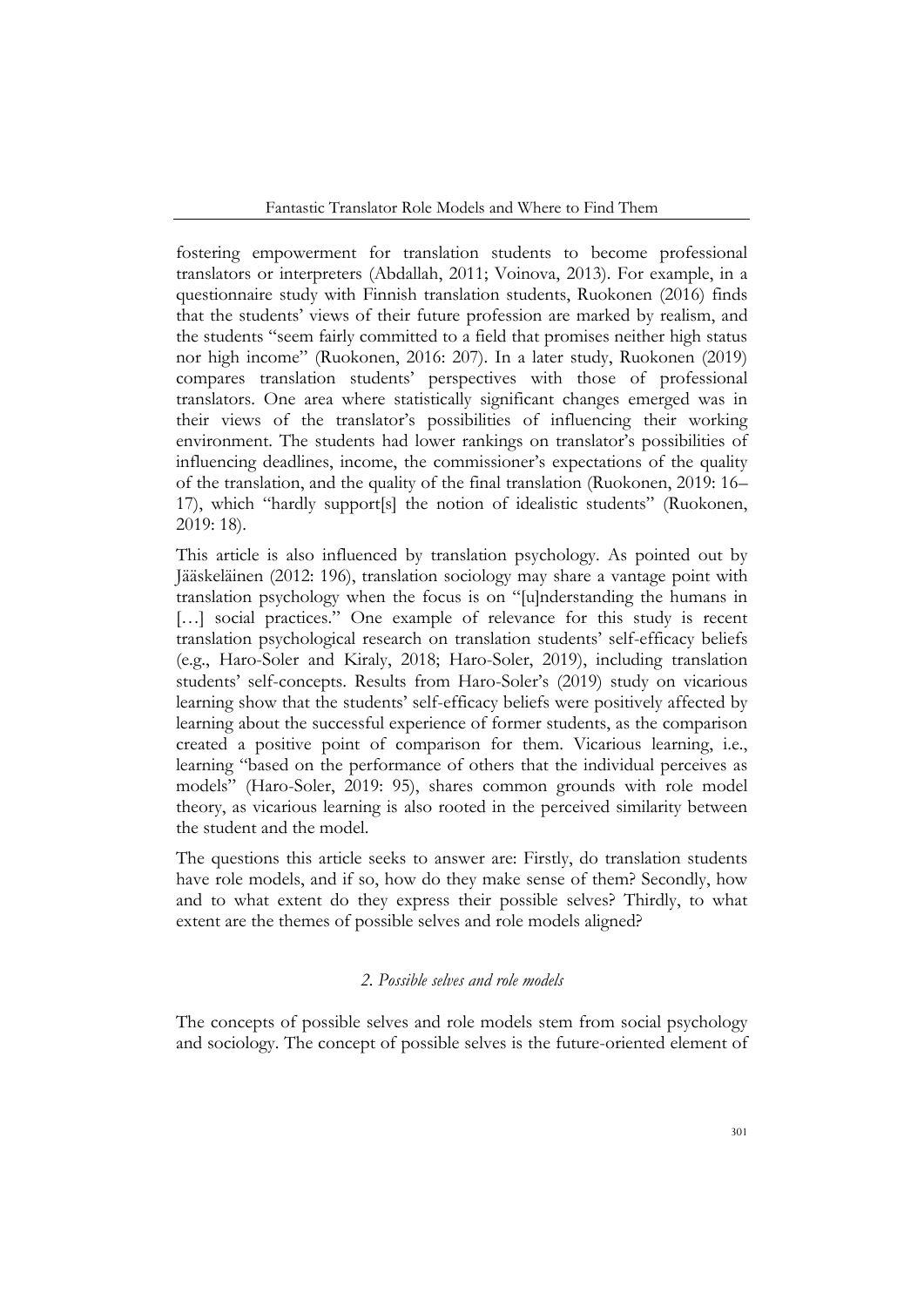the self-concept, which, in turn, is defined as "the set of meanings we hold for ourselves when we look at ourselves" (Stets and Burke, 2003: 129). The selfconcept has been pointed out as an essential element in the transition made by translator students in becoming professional translators (Kiraly, 1995; 2000). Within Translation Studies, research on the translator's self-concept has mainly been studied from a cognitive perspective and, most often, within a didactic framework (for an overview, see Muñoz Martín, 2014). In a previous study (Svahn, 2016), I traced translation students' self-concept from a qualitative, sociological viewpoint through three focus groups, ranging from the first semester to the last, with the same student as in this study. The main result was that the development of their self-concept seemed to have been slowed down, probably due to the rare language combination (Japanese-Swedish) and a perceived lack of feedback (Svahn, 2016).

Whereas self-concept has attracted some attention within Translation Studies, the concept of possible selves has not, although it offers great potential for becoming a fruitful concept for research on translation students. The concept of possible selves represents "individuals' ideas of what they might become, what they would like to become, and what they are afraid of becoming" (Markus and Nurius, 1986: 954). It has been extensively used in organizational studies as well as in pedagogies for, e.g., teachers (e.g., Hamman et al., 2010). In the context of studying teacher students, Hamman et al. (2010: 1349) describes the use of possible selves theory as "a theoretical framework for examining future-oriented, identity-relevant, goal-directed thinking in the present, and the salience of that thinking for regulating behavior to reach a future state." For this article, I use the definition of possible selves proposed by Erikson (2007: 356):

Possible selves are conceptions of our selves in the future, including, at least to some degree, an experience of being an agent in the future situation. Possible selves get vital parts of their meaning in interplay with the self-concept, which they in turn moderate, as well from their social and cultural context.

This definition situates possible selves as highly social and cultural dependent. The self-concept and the possible selves are in interplay; our conceptions about ourselves in the present affect our conceptions about ourselves in the future.

Gibson (2003, 2004) puts forward the importance of role models for the development of possible selves: Individuals construct their possible selves by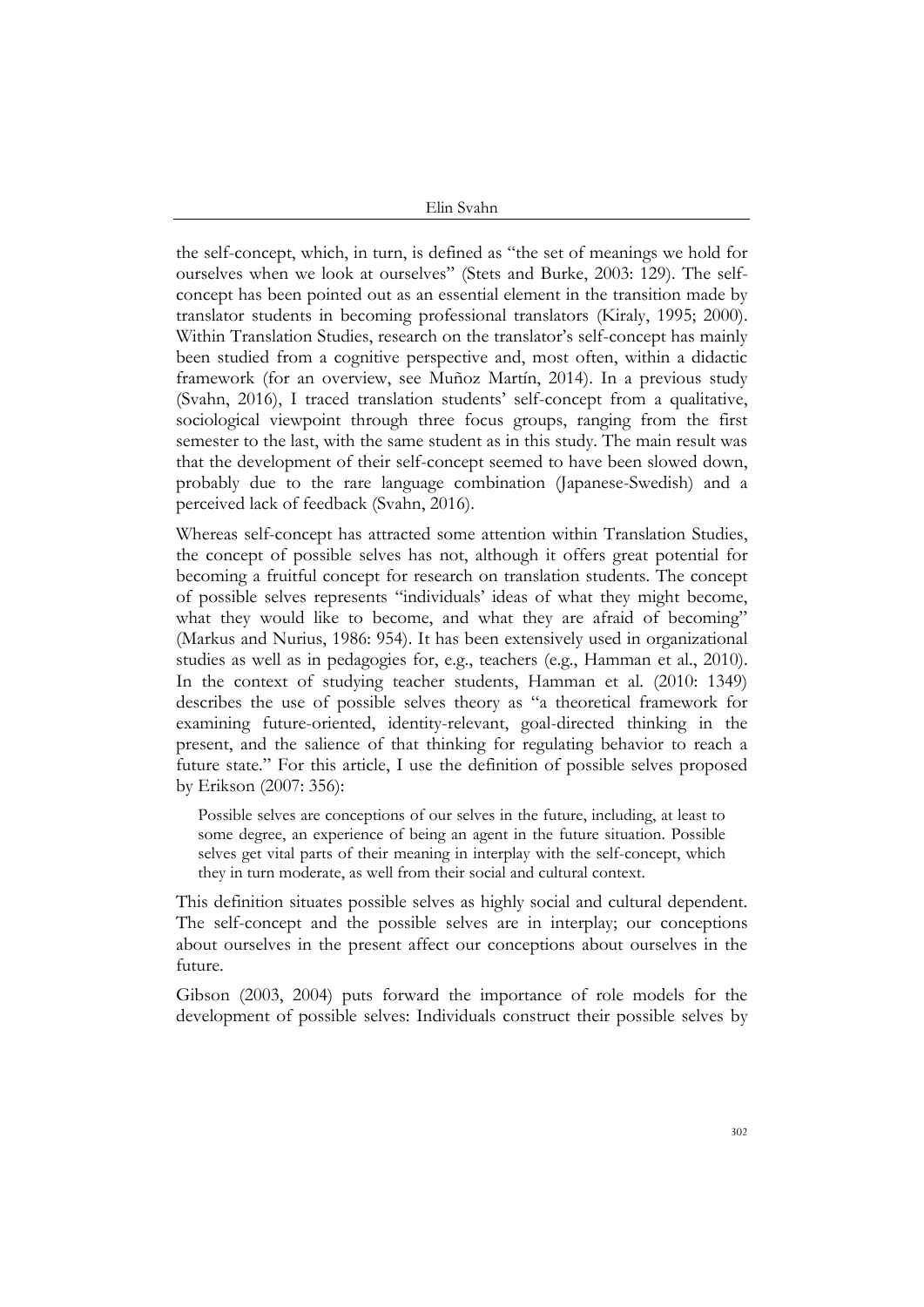observing other individuals, who for some reason are potential role models, in their social environment. Gibson (2003: 592) defines role models as:

person(s) an individual perceives to be similar to some extent, and because of that similarity, the individual desires to emulate (or specifically avoid) aspects of that person's attributes or behaviors. Individuals attend to role models as possible exemplars of the professional skills and personal attributes needed to achieve desired goals.

Through this definition it is clear that role model selection amounts to two things, namely "whether the individual 1) finds a role model relevant to his or her needs and goals, and 2) views the role model's position or expertise to be potentially attainable" (Gibson, 2003: 592). This two-step process is "an approach that includes selection of role models from the individual's social environment, and making sense (meaning) of how a role model can help by observing how the model thinks and acts" (Gibson, 2003: 592). The quote from Sundström at the beginning of this article then depicts a lack of potential role models in her social context. Venuti, on the other hand, has found a potential role model who offered "a position of identification for me as a translator" (Venuti, 1995: 275) and thereby a way to make sense of this role model.

Indeed, this topic touches upon several key concepts in Translation Studies. As becomes evident in the quote from Sundström, finding a role model requires attainability, which, in turn, requires visibility. Here, Koskinen's (2000: 99) distinction between textual, paratextual, and extratextual visibility becomes useful. Whereas Koskinen's division refers to the invisibility of *translations*, it makes sense to extend this perspective to translators. The idea of translators' extratextual invisibility is widespread, but how, and to what extent, it affects translation students seeking role models have not yet been explored. Moreover, in the definition of possible selves, being an agent – or having agency – becomes of paramount importance. The concept of agency has been much discussed in Translation Studies (e.g., Kinnunen and Koskinen, 2010). Kinnunen and Koskinen (2010: 6) define agency as "willingness and ability to act". They describe the notion as both individualistic and psychological (willingness) and collective and social (ability). However, only limited research has focused on how translation students perceive their agency in a future state as professional translators (see Ruokonen, 2019).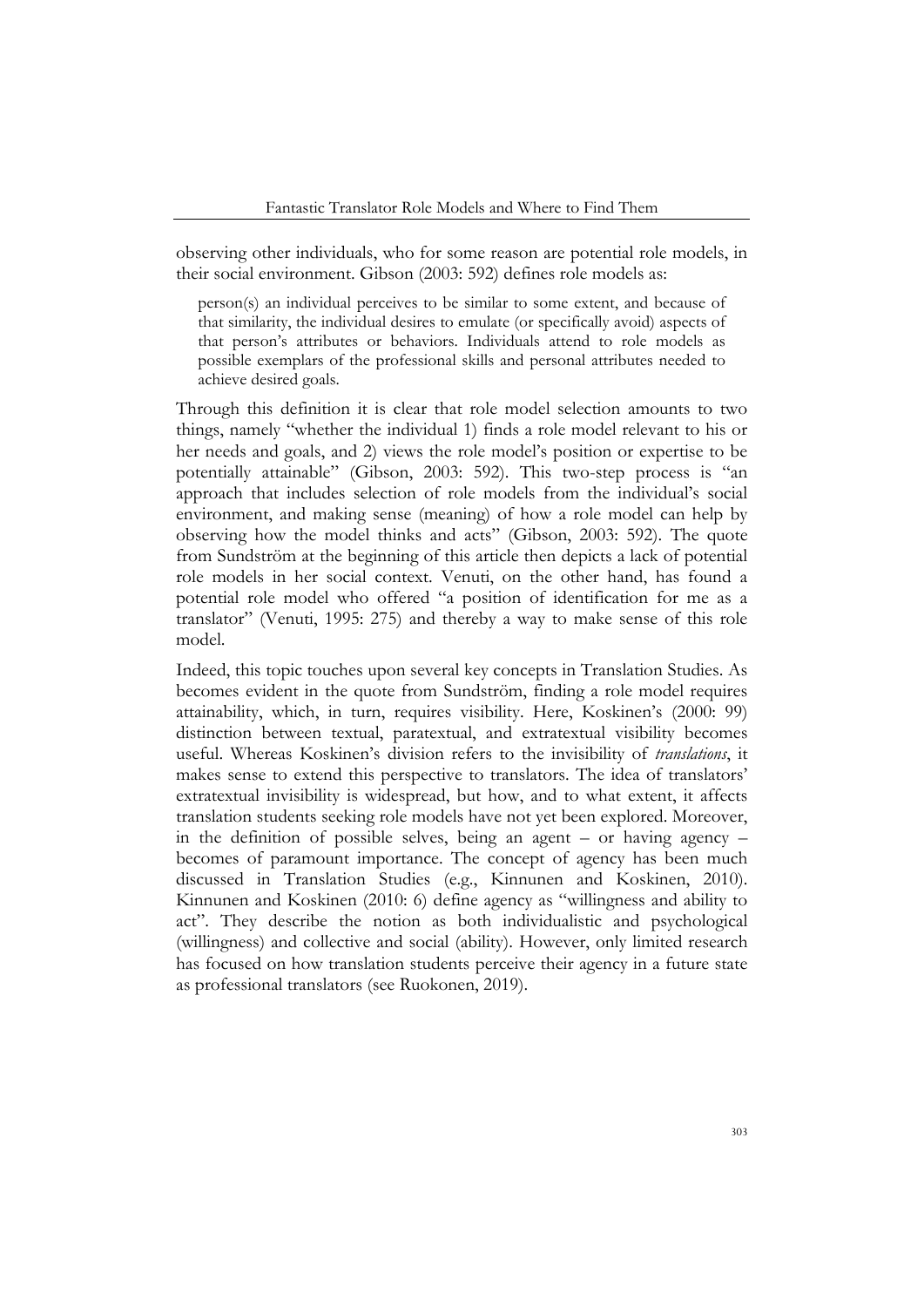### *3. Methods of data collection and analysis*

Gibson (2003: 592) proposes that role models are studied longitudinally to enhance the understanding of how role model selection develops over a longer period of time. The material for this article consists of a longitudinal study of four focus group sessions, with the same four students, recorded over two years (November 2013–November 2015). The material was a part of a dissertation project on extratextual translatorship in the Swedish context and, more particularly, an examination of how two groups of translation students socialized into the translation profession over time (for the full study, see Svahn, 2020). The four students were attending an MA program in Translation Studies at a Swedish university. When recruiting the participants, I presented the project to the MA program, and the four students chosen were the ones who were willing to participate. It is, thus, a case of a convenience sampling (for more information, see Svahn 2020: 110–111). The students' names – Emma, Eva, Edvin, and Erik – used in this article are fictitious. At the time of the first focus group session, their age ranged between 25-30. The students were in a unique position since it was the first time the language combination Japanese-Swedish was offered in a Swedish MA program in Translation Studies. While their training provides the students with a unique profile on the Swedish translation market, it also comes with certain challenges (see Svahn, 2020: 112). The content of the MA program is presented in Table 1 in relation to the four focus group sessions.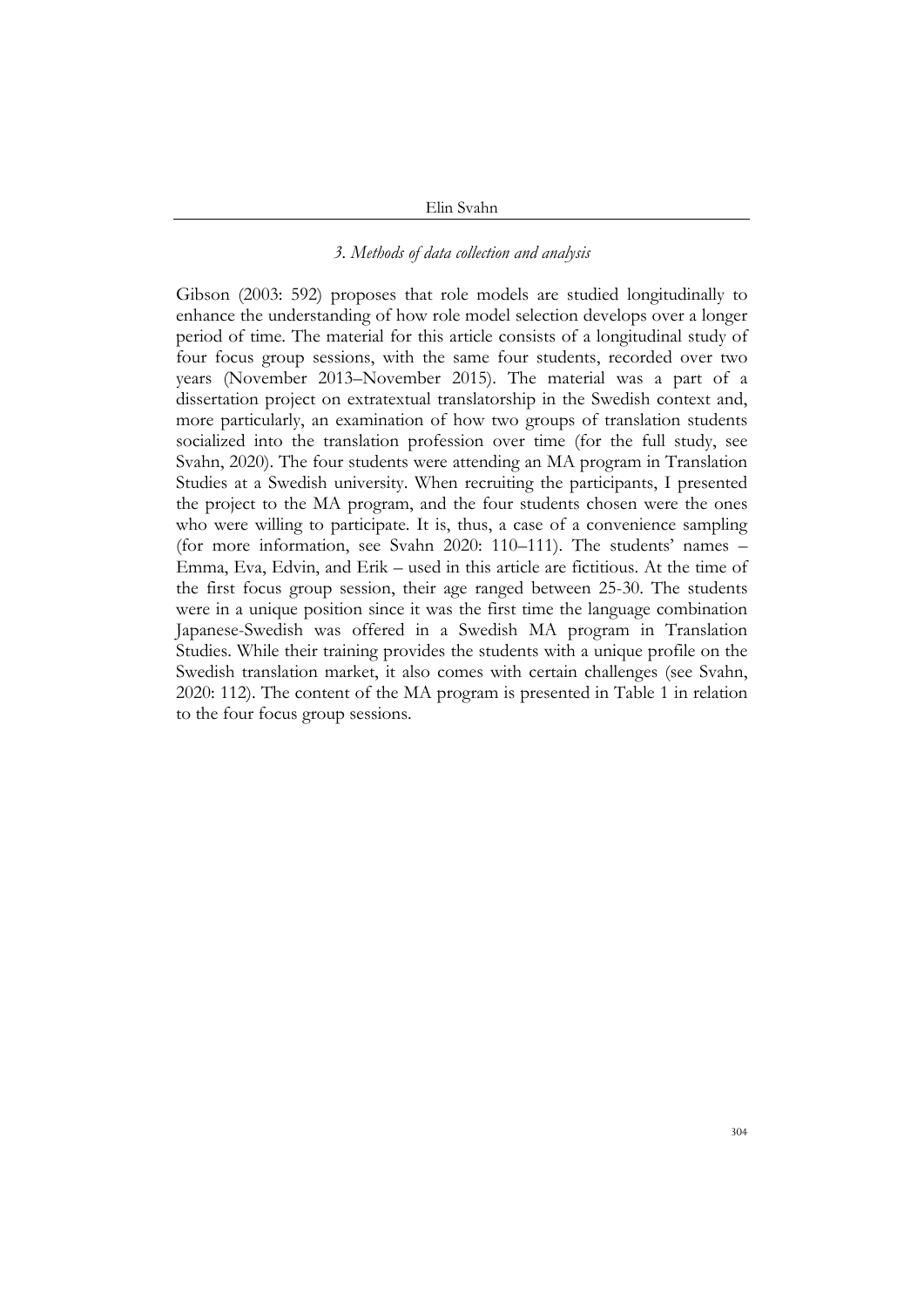| Focus           | Recorded        | <b>Courses</b>              | Credits       | Progression-related topics   |
|-----------------|-----------------|-----------------------------|---------------|------------------------------|
| Group           | (semester)      |                             | (ECTS)        |                              |
| FG1             | 1 <sub>st</sub> | Translation I:              |               | 15 After the first semester. |
|                 |                 | - Translation               |               | 9 The students are starting  |
|                 |                 | - Text Analysis             |               | the program.                 |
|                 |                 | - Professional              | 3             |                              |
|                 |                 | Knowledge                   |               |                              |
|                 |                 | <b>Translation Studies:</b> | 15            |                              |
|                 |                 | Theory and                  |               |                              |
|                 |                 | Research Methods            |               |                              |
| FG2             | 2nd             | Translation II:             |               | 15 Half-way in the program.  |
|                 |                 | - Translation               |               | 9 Looking backward and       |
|                 |                 | - Terminology               | $\mathcal{L}$ | forward.                     |
|                 |                 | - Specialized               | 3             |                              |
|                 |                 | Language                    |               |                              |
|                 |                 | Elective courses            | 15            |                              |
| FG <sub>3</sub> | 4th             | 3rd semester:               |               | Close to graduation.         |
|                 |                 | Faculty-obligatory          |               | 15 Finishing the program.    |
|                 |                 | courses                     |               |                              |
|                 |                 | Elective courses            | 15            |                              |
|                 |                 | 4th semester:               |               |                              |
|                 |                 | MA thesis                   | 30            |                              |
| FG4             | Seven months    |                             |               | The first step as            |
|                 | after           |                             |               | professionals.               |
|                 | graduation      |                             |               |                              |

Fantastic Translator Role Models and Where to Find Them

Table 1. Overview of MA program and progression-related topics

The focus group sessions were recorded at the end of the first, second, and fourth semesters. The last focus group session was recorded seven months after their graduation, which allowed me to follow-up with the students also during their first few months as professional translators. Being both qualitative and longitudinal, this study is an example of Qualitative Longitudinal Research (QLR), a research orientation which can "offer realistic understanding of causality, how and why things happen as they do, how aspects of social,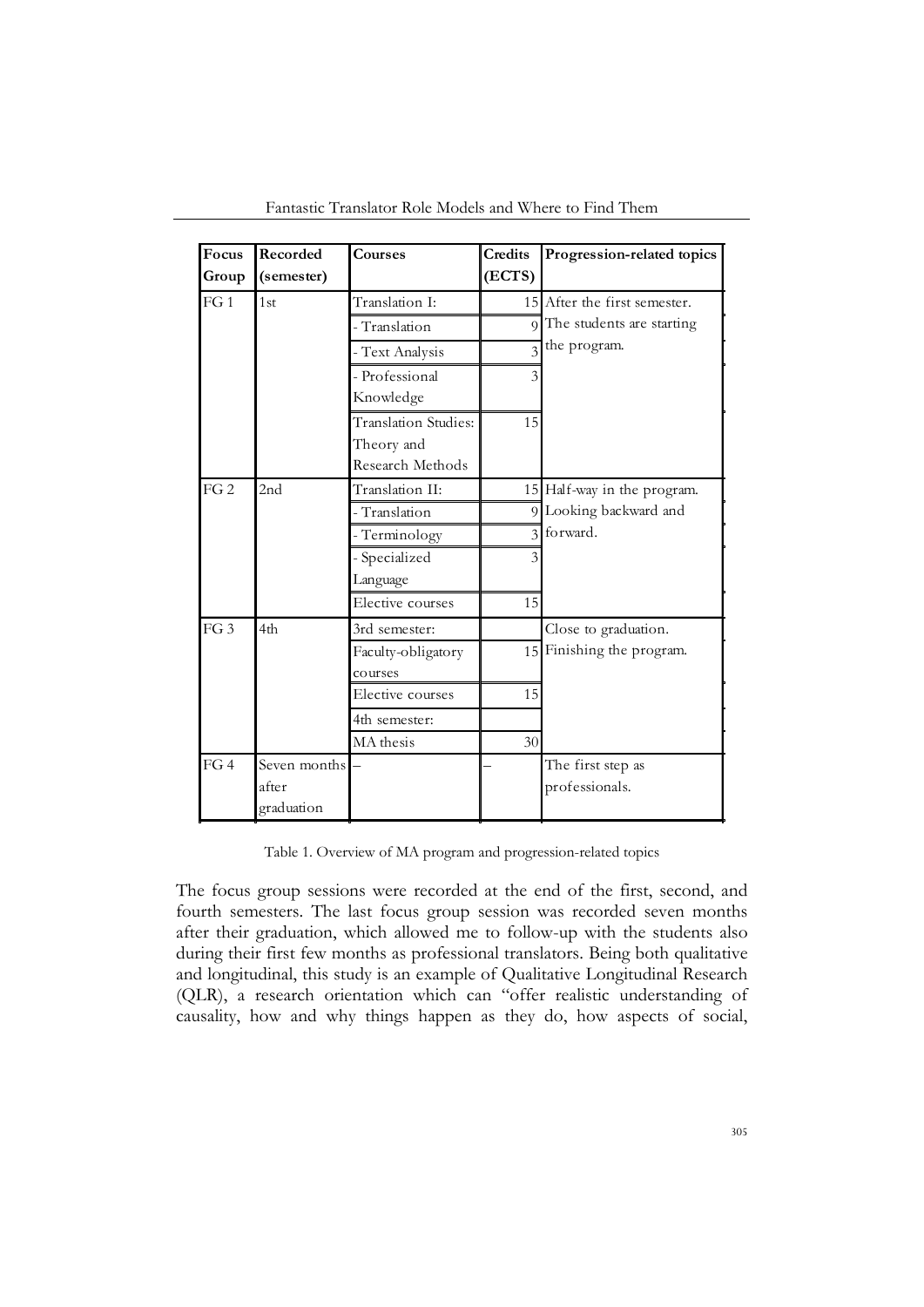cultural and contextual processes interact to produce different individual outcomes […]" (Holland et al., 2006: 32).

Each focus group session lasted for 1–1,5 hours. I served as the moderator (marked with an M. in the results section below). The interview guide covered five overarching content-related topics: the students' background, the students' education, the translation profession, translatorship (questions related to the students' role a translators), and the students' future. There were also progression-related topics that prompted questions following the progression of the MA program (see Table 1). However, the focus group sessions were semi-structured with the primary aim of gaining a bottom-up perspective from the students' viewpoint, and the students were encouraged to talk freely. Before each focus group session, the students signed informed consent. The focus group sessions were held in Swedish and were later transcribed by me. An overview of the material is presented in Table 2.

| Focus group     | Recorded (semester)           | Time (h:m) | Transcription |
|-----------------|-------------------------------|------------|---------------|
| session         |                               |            | (pages)       |
| FG1             | 1st                           | 01:13      |               |
| FG <sub>2</sub> | 2 <sub>nd</sub>               | 01:28      | 53            |
| FG3             | 4th                           | 01:02      | 53            |
| FG4             | Seven months after graduation | 00:45      | 54            |
| Total           |                               | 04:30      |               |

Table 2. Focus group material

The material was analyzed according to the thematic analysis model developed by Braun and Clarke (2006). The thematic analysis model follows a six-step process: (1) Familiarizing with the data through transcription and re-readings, (2) Generating initial codes, (3) Searching for themes, (4) Reviewing the themes, (5) Defining and naming the themes, and (6) Producing the report (Braun and Clarke, 2006: 87). Each theme "represents some level of *patterned*  response or meaning within the data set" (Braun and Clarke, 2006: 82, original emphasis) and together, they form the basis of the thematic analysis. In line with Braun and Clarke's (2006: 84) division between an inductive and a theoretical coding approach, I used a theoretical approach, where 'possible selves' and the two stages of role model theory, i.e. 'finding role models' and 'making sense of role models,' were constructed as themes. In the second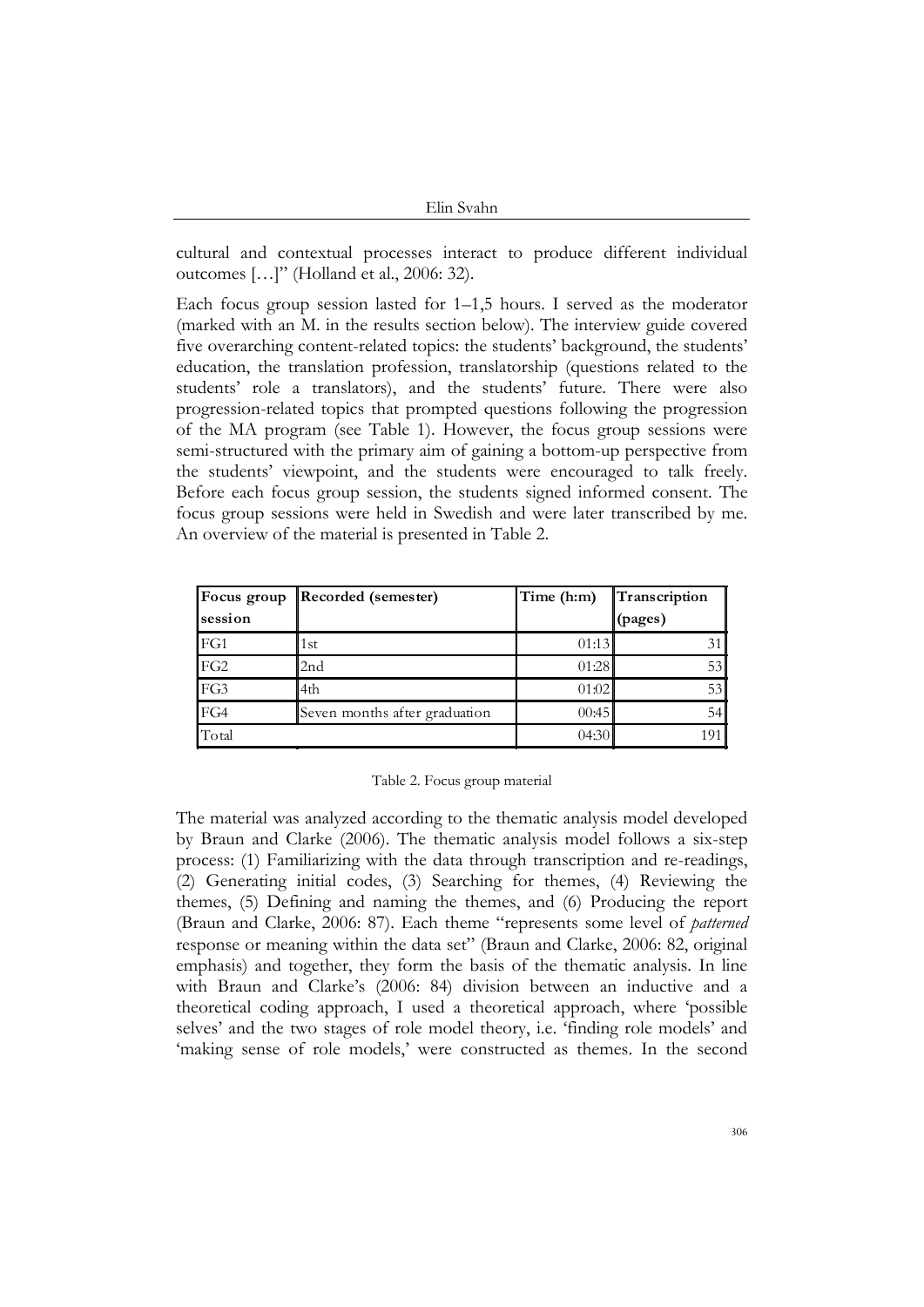stage, I analyzed these themes inductively to create sub-themes. Both themes and sub-themes were constructed as 'latent themes,' as opposed to 'semantic themes,' thereby focusing on the underlying assumption underpinning the utterances (Braun and Clarke, 2006: 84). On a practical level, the analysis was conducted manually. The following results section is structured longitudinally, i.e., one focus group session at a time.

# *4. Results*

The results of the thematic analysis of the focus group material show that the themes of possible selves and role models are conceptualized as having both textual and extratextual dimensions. The textual dimensions relate to translations on a textual micro-level, whereas the extratextual dimensions refers to the outside world in some sense. Figure 1 shows themes and sub-themes grouped as textual dimensions or extratextual dimensions.



Figure 1. Themes and sub-themes

For example, the **possible selves** theme<sup>1</sup> has a sub-theme – *ethical awareness* – with a textual dimension, which refers to how the students would like to ethically approach their translation practice in the future. The sub-themes with extratextual dimensions relate to how they see themselves organizing their translatorship in more practical terms, such as which SLs to work with, etc.

<sup>1</sup> In the following, themes are **bolded** and sub-themes *italicized*.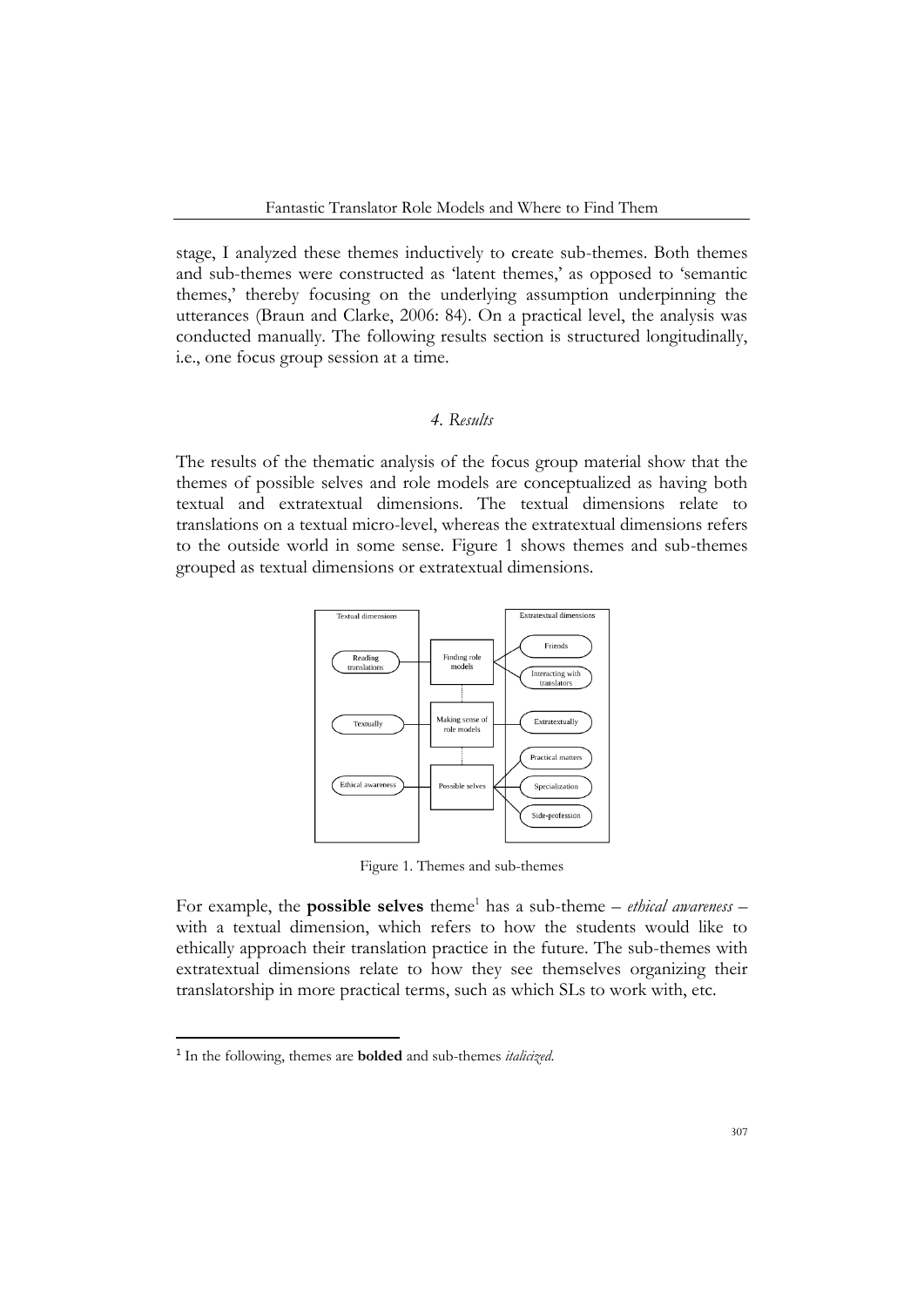## *4.1 First focus group session*

In the first focus group session, the knowledge of the translation profession was overall scarce among the students. To a question about how much they knew about the profession when they started the program three months earlier, Eva replies: "Almost nothing."

On the question of whether they have any translator role models, the answer is direct: "I don't really read a lot in translation, to be honest" Emma says. The question is immediately interpreted as having a textual dimension: since they do not read translations, they cannot have translator role models. *Reading translations* is thus interpreted as a way of **finding role models**. The students, first somewhat reluctantly, and only after I had initially mentioned the names of some literary translators, discuss some translators working from Japanese into Swedish. Asked if they know any other translators from other languages, Emma answers:

(1)

Emma It's just so easy that you only think about it when you think there's something wrong in a translation rather than what you actually appreciate, so I mean if it's a good translation you don't really think about the translator's role in it. So I don't know.

From this passage, it is clear that the question is interpreted in a textual manner, i.e., that they would know translators through their translations and not through reading about them or meeting them.

Apart from this textual interpretation, another more hands-on approach to finding role models is by *interacting with translators*. One way of achieving this is by becoming a student member in a translator association. Still, at this point early in their studies, none of the students have yet joined an association. The two students who have had some kind of prior contact with translators are Erik and Emma, who both have what can be called translator *friends*. Erik had a former neighbor who translated from Swedish into his mother tongue. Emma has a friend who works abroad as a freelance translator, "but she is probably the only translator I've met," Emma says.

The students discuss topics related to **possible selves** – they envision themselves as translators in the future. At this point, these utterances are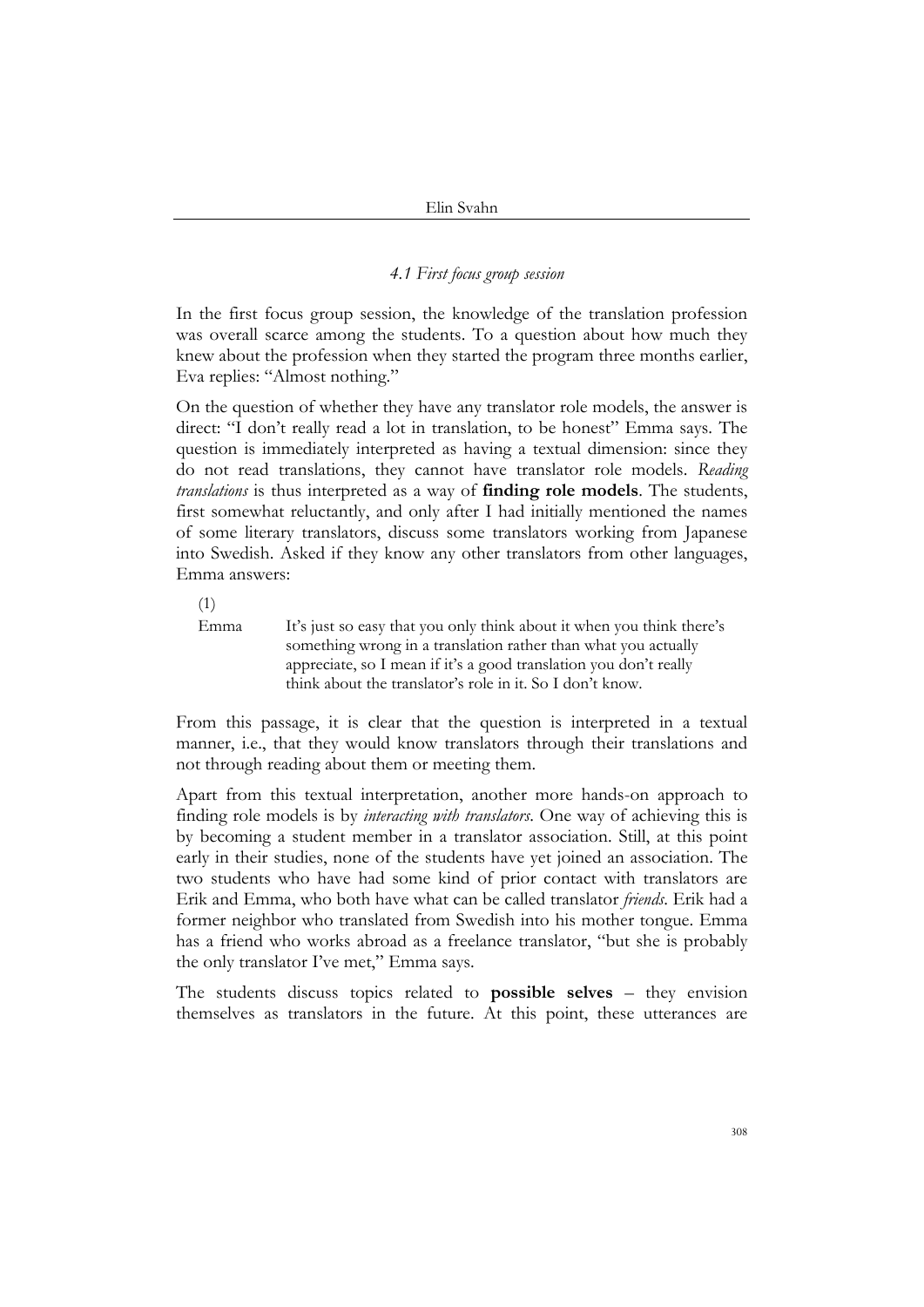primarily general descriptions, often associated with *practical matters*, such as whether to work as freelance translators or as inhouse translators in an agency:

(2)

| Well after [the professional knowledge course] I've understood       |
|----------------------------------------------------------------------|
| that you kind of have to have your own company. That sounds          |
| like the easiest at least.                                           |
| I think I would try to be employed first. If that's an alternative.  |
| Learn more, get more experience                                      |
| get the hang of it. Yes absolutely, if there's a possibility of that |
| I'd like that too. But for example if you get in  If you have        |
| Japanese and then maybe English. If you still don't have a third     |
| source language to translate from  I'm not sure how much work        |
| you'd get in a translation agency then.                              |
|                                                                      |

The theme of *practical matters* also includes discussions of source languages, which will become a significant concern for the students. For example, the students are very reluctant to work in a translation agency and to only translate from English. Erik says that it would "feel like a waste almost," and Emma says: "Only for a shorter period, in that case, to get experience."

As can be seen in example 2, there is already a concern for how the future, including how the students will be able to earn a living as translators. Emma says that "there is not a lot translated" from Japanese in Sweden, and Eva claims that "[the Japanese translation market in Sweden] is tiny." These matters are related to *specialization*, i.e., what kind of translation to work with, such as business translator, and, more particularly, what kind of business translation. Edvin has a rather pragmatic approach:

(3)

Edvin [...] you kind of have to see what's out there in some way, what there is to take on, and then you can find your niche from that.

To conclude, the students discuss their future as translators, but the discussions are mainly hypothetical and general.

# *4.2 Second focus group session*

The second focus group session was recorded at the end of the first year of the program. The students have now met more translators in various circumstances, which at least on a theoretical level could permit them to **find role models***,* although overall contact remains scarce. Edvin and Erik choose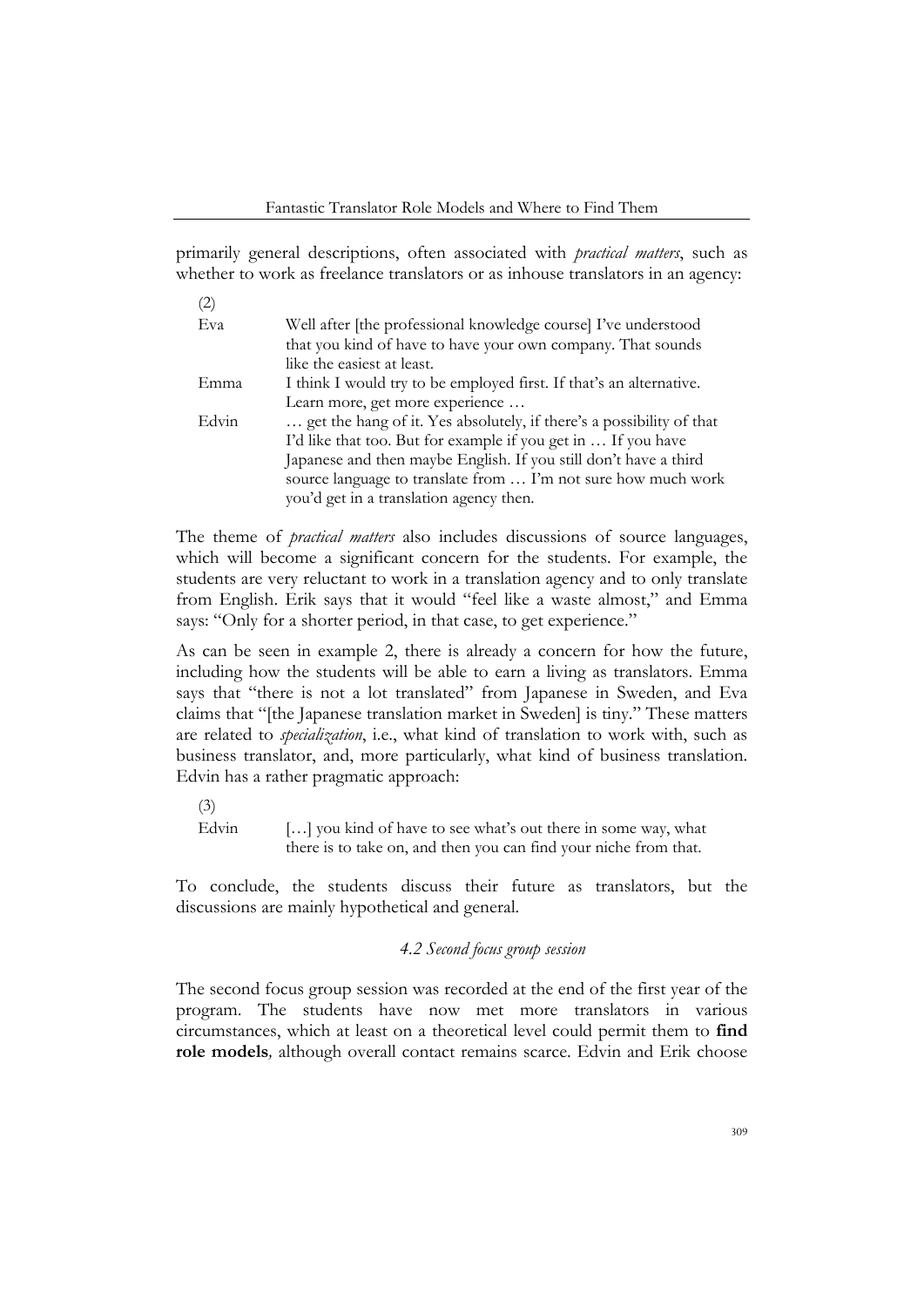to do internships as a part of their elective courses during the second semester, where they meet translators and different sorts of language professionals. Edvin did an internship in a mid-sized Swedish translation agency and Erik in a national language center. None of the students has so far become a student member in any translator associations.

Emma is one of the few students who has a translator *friend*, whom she mentioned in the first focus group session. Although Emma does not explicitly label her as a role model, the friend has a position where Emma can observe the behavior of a translator. In a discussion on whether a translator can manage his or her own time, Emma now returns to her friend's experience:

| (4)  |                                                                     |
|------|---------------------------------------------------------------------|
| Emma | [] but I have a friend who works as a translator, she's earning a   |
|      | living on it, she lives in Spain and she always talks about how she |
|      | needs to stay up all night long                                     |
| M.   | Freelancing?                                                        |
| Emma | Yes, because clients have unreasonable perceptions about what       |
|      | one single person can manage. So I mean although she has            |
|      | enough work so that she can make a living out of it and a fairly    |
|      | stable income she's pretty often  well, much busier than she        |
|      | would like to be and has to do things with short notice and so on.  |
|      | So maybe a translator with longer working experience can manage     |
|      | his or her life more $[\ldots]$                                     |

In this example, Emma's friend's experience – the busy working conditions – is made sense *extratextually* and is linked to her being a junior translator, with the implication that more experienced translators can control their time better. The example also shows an unidealized awareness of what might be to come for Emma, would she continue with business translation. While she does not seem to long for this situation, she does not shrug away from it either.

The students' future roles as translators are slightly clearer than in the first focus group, although there are still many aspects that remain unclear. Some of the students have been thinking of starting a company:

(5)

 $\lambda$ 

Emma Yes when we had that course in Professional knowledge I started thinking along those lines, to … At that time we talked more about what it takes to get established and so on. But … There should have been some kind of follow-up from that course, more teaching in that direction.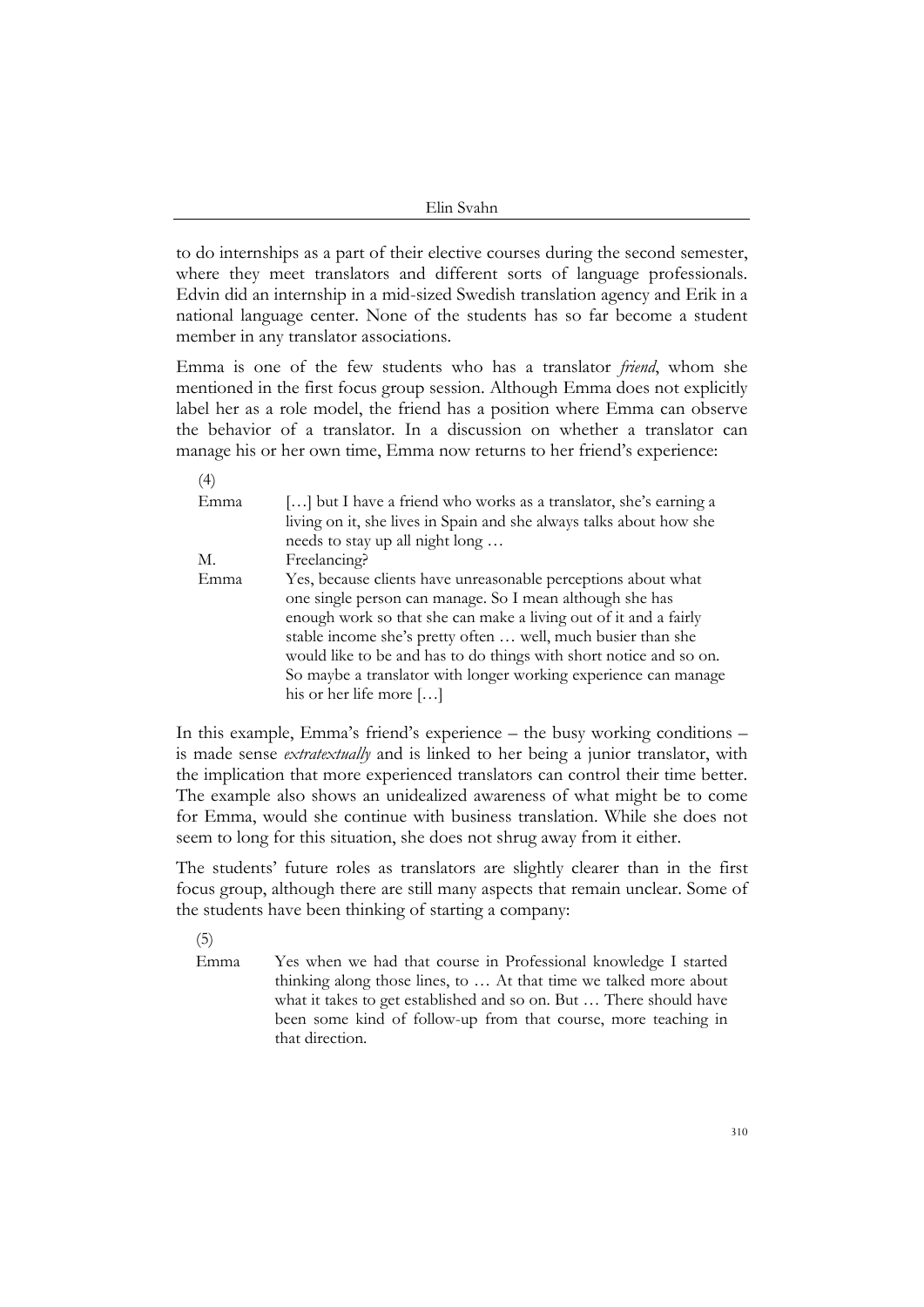Edvin Yes, I have absolutely been thinking about starting ... a company. But I would like to get some years' experience in a company first. As an employee. Ehm, for example … Well now I know that it's not very likely to work with Japanese in a translation agency … so it would be good if you had your own company where you specialize in Japanese, and maybe other Asian languages. And then work with English and other languages… somewhere, or in a translation agency. Something like that.

Edvin now understands that the chances of working with Japanese in a translation agency are small, as opposed to the first focus group session. His newfound insight comes from his recent internship in a translation agency. He explains his choice to do an internship by saying that "I wanted to gain experience. I wanted some kind of contact with the market." To a question of whether he has learned something new during his internship, he replies:

(6)

Edvin Yes, some things maybe ... there are many ... many freelancers that maybe have a very good connection with pretty few companies, or who do a lot of work for the same … the same client. And I mean that's good, then you can establish that contact and then … then you have a pretty solid ground to stand on as a freelancer, if you manage to establish one good connection with an agency that gives you work. If they like what you do, you'll … get a lot of work. And then … (silence) But apart from that it was also that … a translator in an agency is not only a translator, but there are many different roles. It is ... often the project manager who translates sometimes and proofreads and reviews a lot. So it's not … I guess there are a couple of people who are only sitting with translation all day long but … many people have many different roles. So … (silence) and I thought that was good, to get a bit of variation. If you think that's good, that is (laughs). But I wouldn't mind only working with translation either. (silence) Because it's very easy, the way of working … You didn't really have to think about anything, like the folder structure or anything on the computer or what to name the files or anything like that. All that was taken care of by the system and the project manager. As a translator you just receive a demand by email, and there you find the project file and then you click on it and then you can translate it and afterward, when you're done, you just let the project manager know. Then the project manager takes care of the rest. So it's really very easy …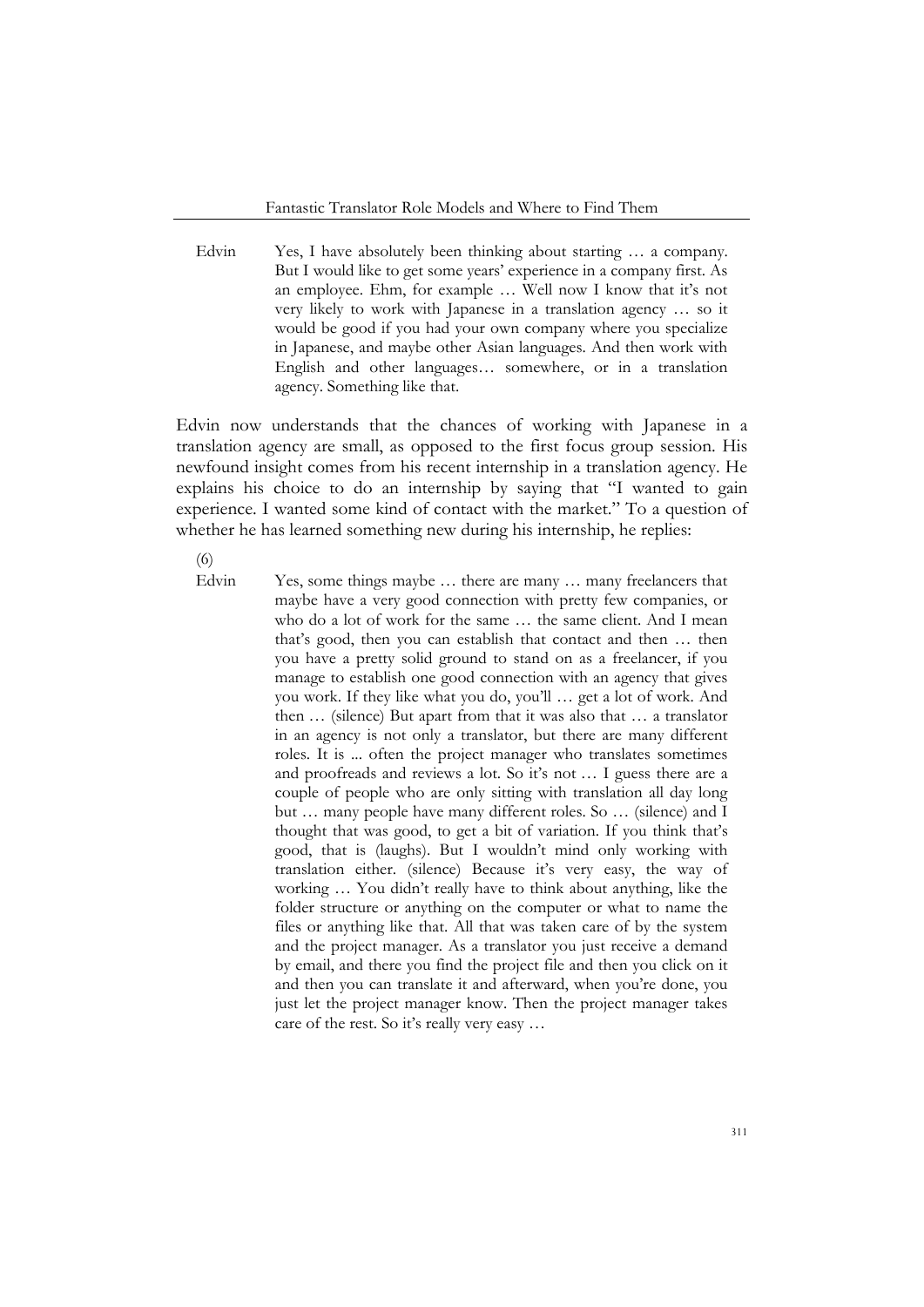In this detailed account of working in a translation agency, Edvin shows that he has gained substantial knowledge of how business translation works. While the students' general knowledge of the profession is generally better in the second focus group – and in Edvin's case much better – there is still a feeling of uncertainty about what their future professional lives will look like. Their future roles as translators are often determined by the fact that they will be the only MA university-trained translators from Japanese. For example, Emma compares herself with someone without a degree in Translation Studies: "[t]his degree in itself will look good, I mean if I compete for a job with someone without the degree I will feel entitled to get it ... maybe." In the first focus group session, the students discussed 'making a name for oneself' in order to succeed as a translator. When I now ask what that entails, Emma answers:

(7)

Emma I guess it means the same thing as in other professions, that you're trying to have a professional approach, that I know that I've done a good job that I'm delivering to the client … and if that means that I might have to explain my choice of a specific term or question something that the client specifically has asked for, then maybe I want to do that because I know that I have acted in the right way or something. But like we said, you have to adhere to the client's wishes as well, since the client is the one who's paying. (silence) But I would like at least always to have that awareness, what is right in this specific situation, and not just try to produce as much text as possible as fast as possible.

Having 'a professional approach' is here linked to the textual level, and the example shows Emma's aim to have *ethical awareness* as a future translator –that she "would like to always have that awareness, what is right in this specific situation." However, she seems to doubt the possibilities for this ethical awareness in relation to her translation practice.

## *4.3 Third focus group session*

The third focus group was recorded around the time of graduation. During their final semester, Emma, Edvin, and Erik chose to complete an annotated literary translation as their MA thesis, whereas Eva chooses to do a scientific thesis. The students who completed a literary translation as a part of their thesis shared a linguistic advisor who is a literary translator from Japanese and who comes across as having made a significant influence on the students. Now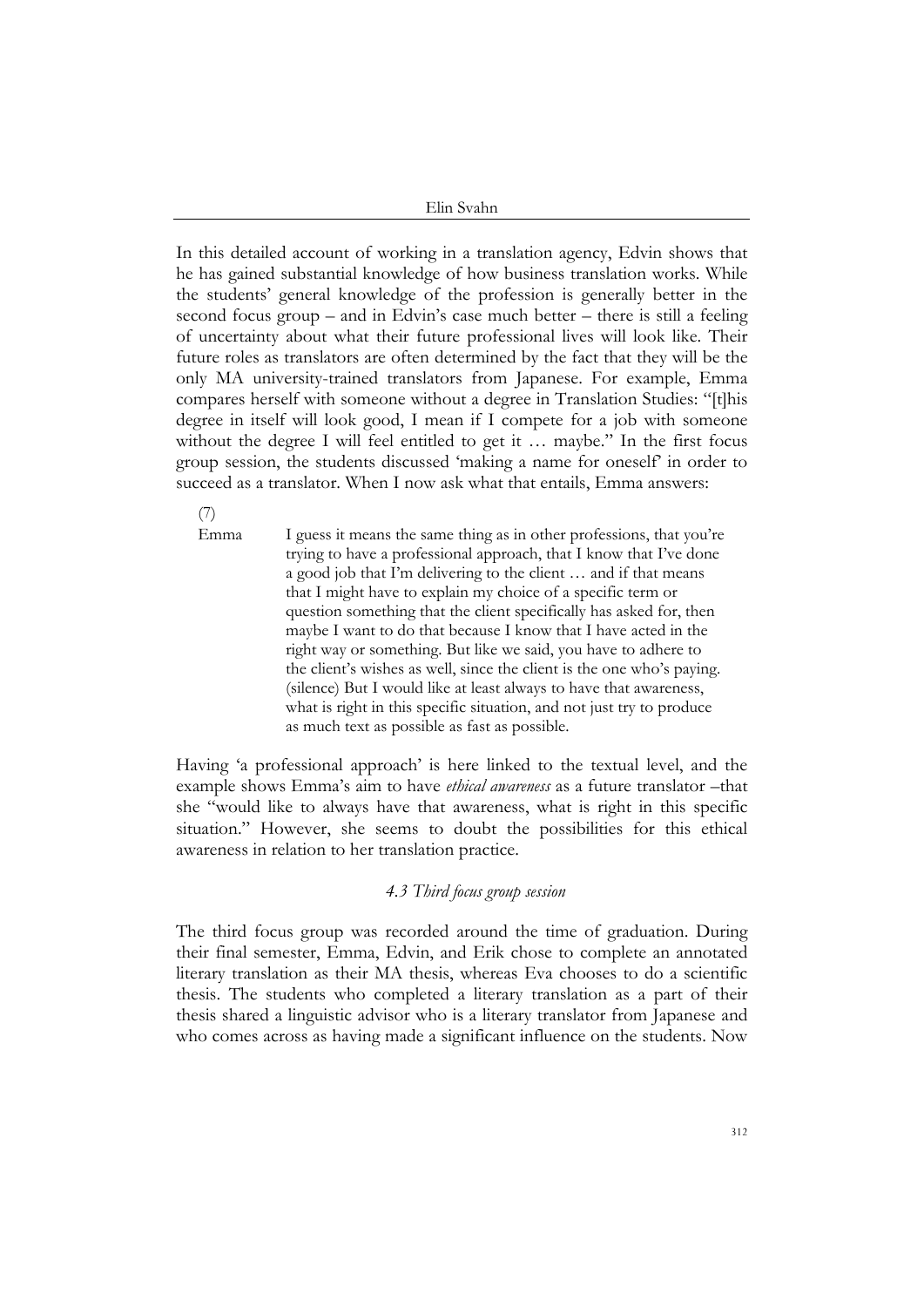that the students have 'found' a role model, the question is: how are they **making sense of role models**? The sense-making is mainly perceived *textually* through the feedback they have received from the advisor. Erik says that he has received "a lot of feedback," and Edvin that the feedback has been "great." Having a professional literary translator as an advisor has also opened up new areas of the textual dimension. This is apparent when Emma says: "Now when we've had [her] as a linguistic advisor, I've become interested in how her work looks and how she carries out her translations. And that was something that I maybe hadn't really given much thought before". Emma is thus not only interested in how the feedback she receives can help *her own* translation practice, but it has also made her more interested in how the advisor translates and her ethical approach to her translating. She continues:

(8)

| Emma | [B]ut with [her] translations, I think she has very strong work        |  |  |
|------|------------------------------------------------------------------------|--|--|
|      | ethics, that she's got some kind of ethical, or maybe not ethical      |  |  |
|      | but well, like how to handle the material and that she doesn't         |  |  |
|      | just  do it intuitively and choose what  she thought                   |  |  |
|      | appropriate at the time, but rather has some kind of  thorough         |  |  |
|      | plan of how to work with a piece and sticks to it. I think that's      |  |  |
|      | good, I can admire that.                                               |  |  |
| M.   | Mm. Do you think it's required to have that kind of approach?          |  |  |
| Emma | No, I don't really think so. I mean I think that there are many        |  |  |
|      | other translators working in Sweden that don't have  such a            |  |  |
|      | carefully crafted plan, or how to put it, but who still can be active. |  |  |
|      | So  I don't think that's something that is required, especially        |  |  |
|      | when it's such an unusual language, there are not that many in         |  |  |
|      | Sweden that can read originals in Japanese, so I think it might be     |  |  |
|      | hard for them to judge if it's  a good translation or not.             |  |  |
|      |                                                                        |  |  |

In this passage, the sense-making is clearly associated with the textual level. The advisor's "strong work ethics" is related to the conscious and ethical ways she "handle[s] the material" at a micro-level. Furthermore, the advisor stands out as admirable for her ethical ways of translating, which Emma doubts is common practice for translators more generally. Even more so, the unusual language combination, which is what makes her relatable to Emma, is another sign that the advisor is worthy of admiration; the advisor does not *need* to have this ethical approach since very few Swedes can read Japanese, but she has it anyway.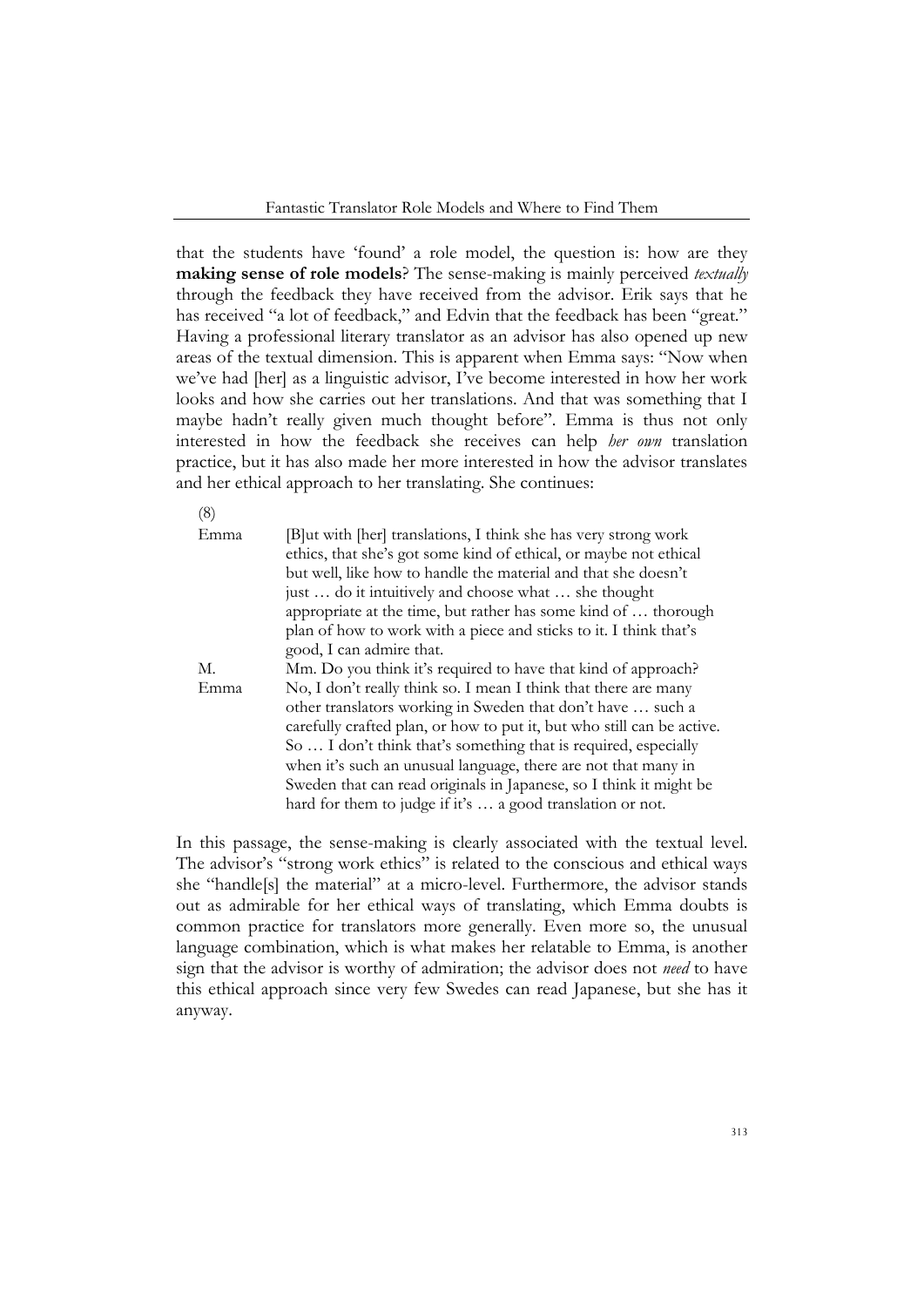As we have seen, the textual dimension to making sense of role models is the dominant perspective. There are, however, examples when **making sense of role models** has been discussed *extratextually*. This is evident when Edvin considers how keeping a relationship with the advisor could eventually lead to more insight into literary translation:

(9) Edvin [...] So that would be if you can keep that contact and build that relationship and maybe get more insight into how it works if you want to get [a translation] published or … get some tips, you could try … to build on that if you wanted to go in for literary … literary translation.

In this example, Edvin discusses how the linguistic advisor can 'be of use' for them in an extratextual sense, as a resource for getting to know how the literary translation milieu works.

Close to graduation, the students' positions are more diversified than in the previous focus group sessions. This diversity stems from the choices they have made during the final year of the program, not least through the different elective courses they have chosen. Erik has done a second internship in another international translation agency and has been offered work there over summer. He discusses the possibilities of finding role models in a business translation setting:

| Edvin | Yes  There are of course many experienced translators that you    |
|-------|-------------------------------------------------------------------|
|       | can look up to in an agency when you get in there, yes of course. |
|       | But if you think more generally then  especially business         |
|       | translators are maybe  even more invisible than                   |
| М.    | You don't get your name on it.                                    |
| Edvin | No exactly. Than literary translators. So                         |
|       |                                                                   |

He concludes by saying that there is probably an awareness about who is perceived as a good translator, and therefore a potential role model, in the agencies, but that, as a newcomer, he has not picked up on it yet. Overall, though, he is confident about his future professional life as a profession:

(11)

Edvin Well it looks like I will continue with translation as my ... well profession. Eh … and I have also been freelancing a bit, started my own company, my own firm, in February, so I've received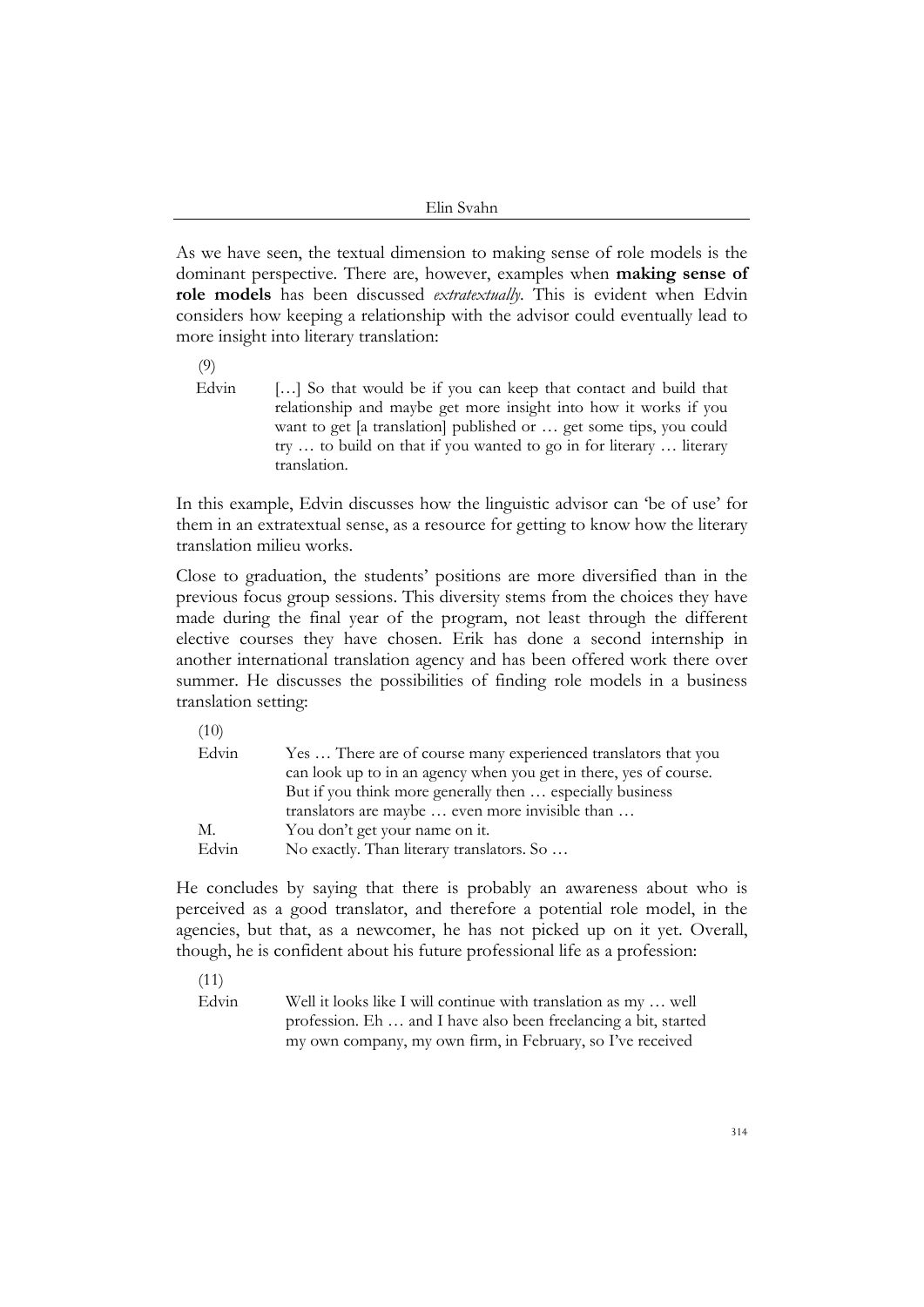some work from [the second internship agency] … during the whole semester, and that felt good.

Until now, all of the students have discussed their future selves in terms of working as translators, and there has not been any doubt that they will become translators, although the ways to achieve this have seemed obscure. During the third focus group session, a new perspective is brought up by Emma and Eva, who now see *translation as a side-profession*, i.e., as opposed to their main profession. Emma explains:

 $(12)$ 

Emma Yes … I rather feel like I want to try out different professions and see what you can specialize in in the future. This translation thing will rather be some kind of … companion. Rather than a full-time occupation, I think.

Eva has also been thinking along the same lines and says: "I guess I think a little bit like Emma, that this might not be a … full-time profession. I rather think of it as a part of my profession, or like a half- time profession. And then maybe …". This is a new perspective in relation to their future roles as translators. One of the reasons seem to be that they want to work with the Japanese language, but they have now have realized that the chances of doing this are limited. There are, however, also hints of how their low self-esteem regarding other aspects of the profession, such as the use of CAT tools, affects this viewpoint. Emma elaborates on how she sees her future:

 $(13)$ 

Emma Well I've been thinking that I'll work in Japan or with something with Japanese. Since I don't see translation as my future profession. At least not exclusively. So I wouldn't see it as a failure if I, on the side of whatever I will be doing, also translates text from for example English or Danish or whatever it could be. Absolutely not.

Emma's primary goal appears to be either to work in Japan or with something related to the Japanese language. Having translation as a "companion" – the word she uses in a previous example – could then take the shape of translating texts from other languages. Already in the first focus group session, the students discussed whether they would consider working with a language other than Japanese, and they were generally reluctant towards this idea. The thought of translating from languages other than Japanese is now more accepted – at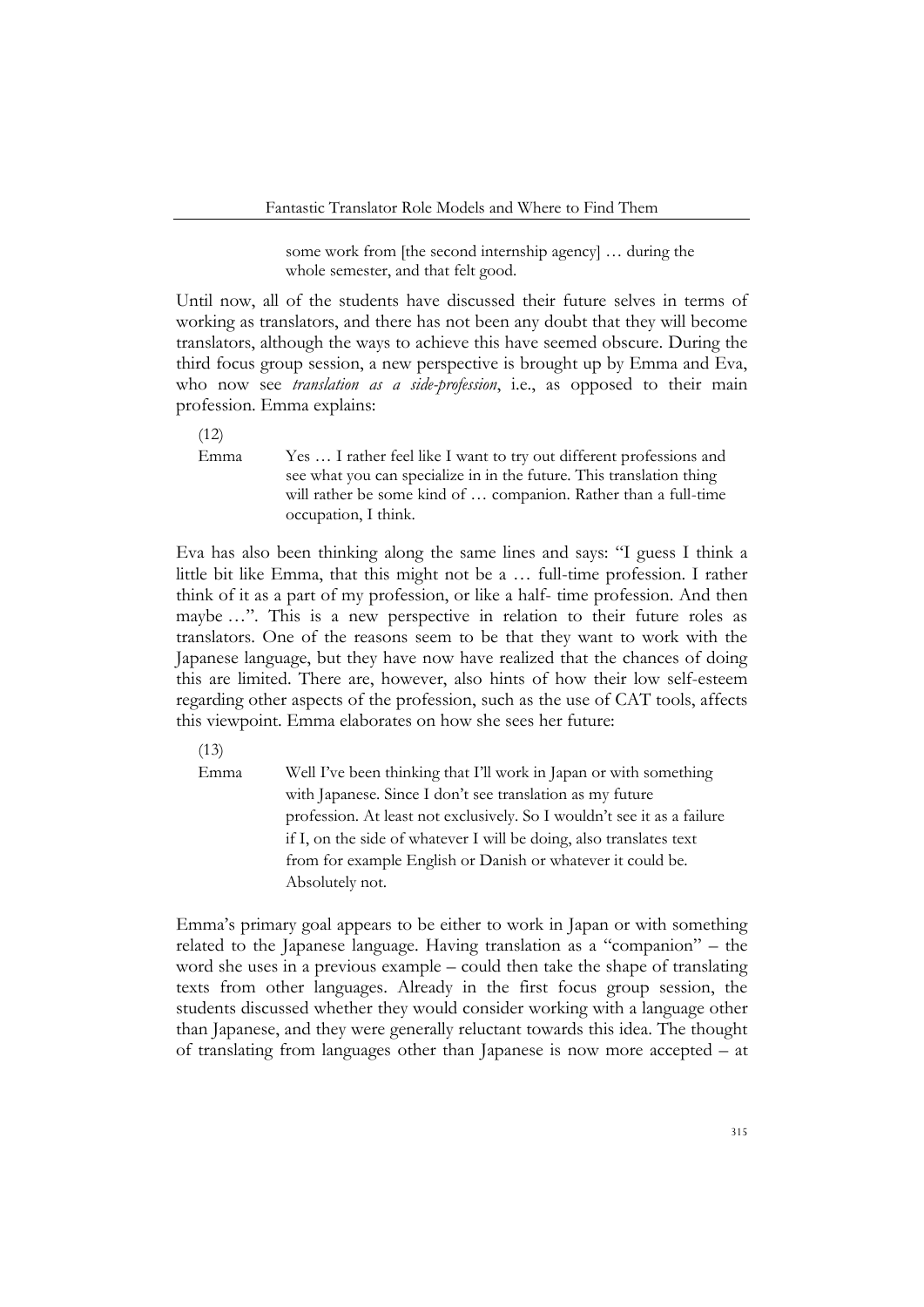least on a hypothetical level. For Edvin, though, this situation is now becoming a reality as he is starting to work as a business translator without translating from Japanese. He explains his viewpoint as follows:

| (14)  |                                                                |
|-------|----------------------------------------------------------------|
| Edvin | I have kind of entered this to  well, get into the market as a |
|       | business translator, and it's worked out pretty well for me.   |
| M.    | Mm.                                                            |
| Edvin | And then, if I want to do something with Japanese then  then   |
|       | that'll be in my own company, that I  market myself as a       |
|       | translator from Japanese. That could work, you can get some    |
|       | direct clients. While you work in an agency or as a freelance  |
|       | with English and other languages.                              |

Edvin clearly states that his goal has been to work as a business translator, regardless of which language he will be working with. He does not exclude working with Japanese in the future but realizes that such work would have to be on the side of his ordinary translation practice from English.

## *4.4 Fourth focus group session*

When the fourth focus group was recorded seven months after graduation, Edvin was working full-time as a freelance business translator. Emma and Erik had both done test translations for, in Emma's case, a theatre play, and, in Erik's case, a novel from Japanese. Eva works in an administrative role in an authority, where she sometimes translates from Japanese.

Apart from the supervisor, the students' pool of role models is still limited.<sup>2</sup> At one point, Eva says that she is "pretty impressed with just about anyone who can make it as a literary translator. I mean Japanese …", showing that the benchmark for coming across as a role model is indeed rather low. Except for Erik, who currently works in a bookshop, the students' consumption of translations is still scant. However, Emma recalls reading a translation from Japanese a couple of months ago and that she was critical towards the translation:

 $(15)$ 

Emma [...] No, what I thought about was rather when I read this [...] translation that to me it was pretty clear how the Japanese

<sup>&</sup>lt;sup>2</sup> For ease of expression, the participants are called students although they have graduated at this point.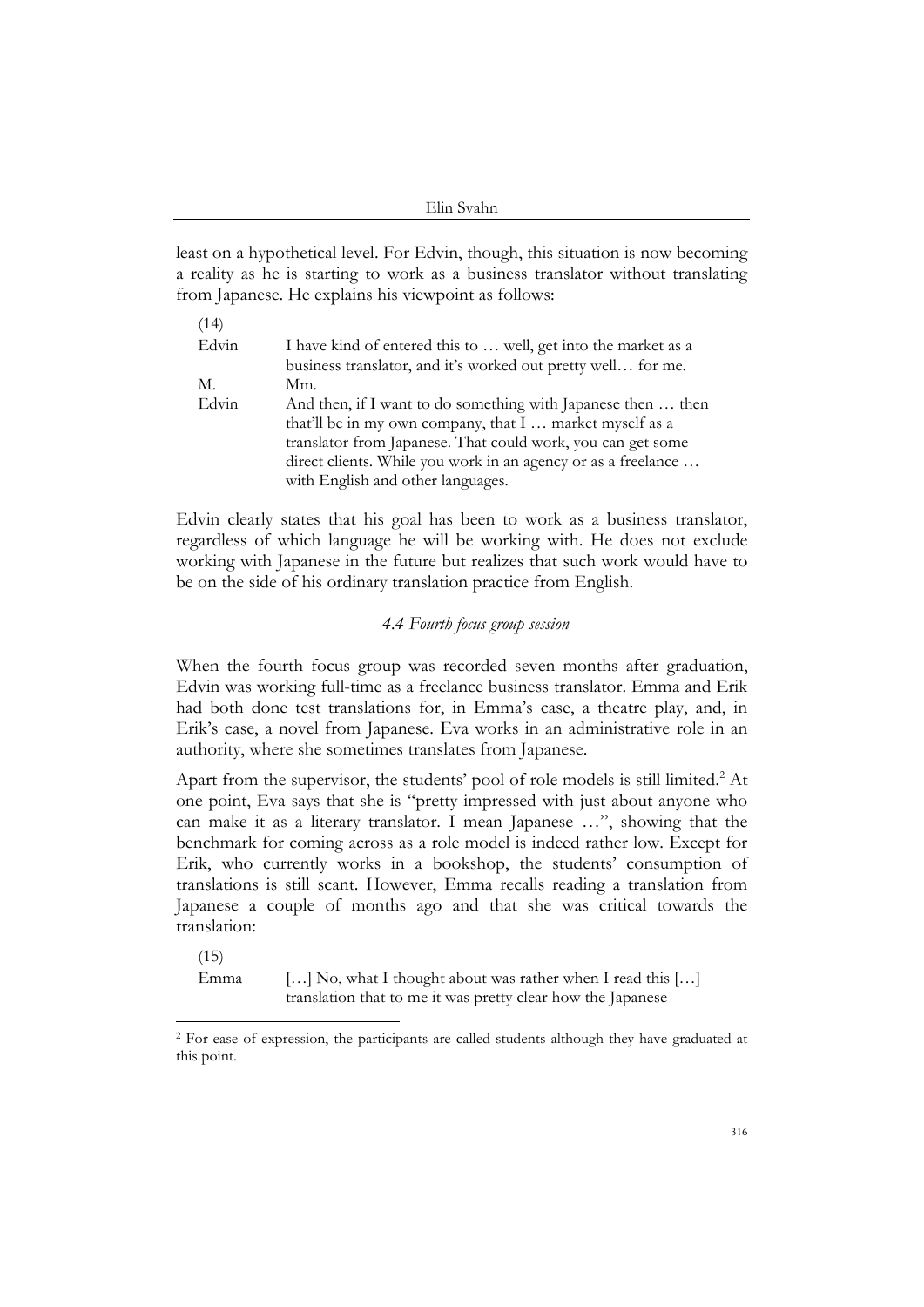structure looked like … and I thought [the translator] had departed from that in unnecessary ways… Or how to … I don't know how to explain it. I kind of thought that she had taken a detour sometimes …

This passage shows an example of an inversed role model, where the observed behavior is not perceived as admirable, and therefore not desirable to align with one's translation practice either. The linguistic advisor still stands out as the students' principal, and only, role model. However, neither Emma nor Eva have read any of her translations. Erik has read one of her translations and remembers noting similarities with his own translation practice: "ah there are things happenings here where I myself … would have chosen the same solutions." Instead of estranging himself from the translator's solution, as Emma is doing in the example above, he sees similarities in how he and the advisor handle the material on a textual level, thereby creating a positive identification for him as a translator.

In principle, however, the main reason behind the student's admiration for their advisor was her valuable feedback on their literary translations. The students return to this on several occasions: Emma says that the feedback "was really good"; Erik that "she was great in giving feedback"; and Edvin that he had a "good feeling." Edvin elaborates:

| (16)  |                                                                  |
|-------|------------------------------------------------------------------|
| Edvin | Well, I felt that she gave  a lot of examples where I felt that  |
|       | 'this is not how one would express it in Swedish' or             |
| M.    | Mm.                                                              |
| Edvin | Like 'how to best phrase this in Swedish in this case' and  I    |
|       | don't know if $I \dots A$ lot of good $\dots$                    |
| M.    | Mm.                                                              |
| Erik  | Mm.                                                              |
| Edvin | $\ldots$ tips.                                                   |
| Erik  | Yes there were some  I had made some grammatical mistakes,       |
|       | mixed up what was the subject in a sentence                      |
| Emma  | Ah.                                                              |
| Erik  | just got it all wrong                                            |
| Eva   | Mm.                                                              |
| Erik  | and then she just corrected me and like 'it should be like this' |
|       | []                                                               |

Erik continues by saying that "everything just fell into place … all of a sudden. So that kind of concrete help too".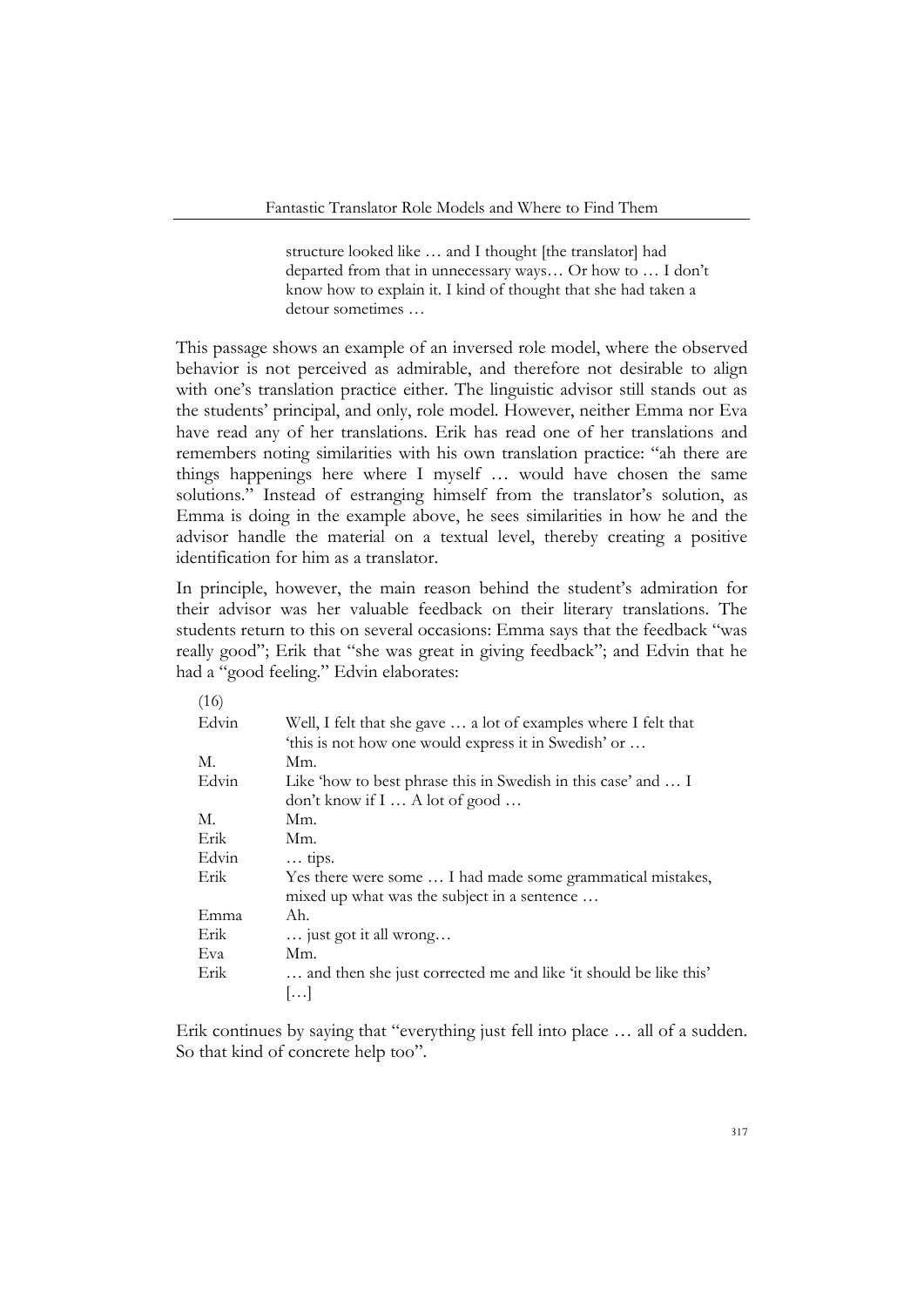As time goes by, the gap between the students' current position and their possible selves decreases – at least for some students. Edvin states, "Well I … I guess I'm a business translator." He explains his position as follows:

| (17)   |                                                                |
|--------|----------------------------------------------------------------|
| Edvin  | Ehm  for my part  well, translation has become a means for     |
|        | me to  well  earn money, to put it simply.                     |
| Others | (laughs)                                                       |
| M.     | Yes! Yes!                                                      |
| Edvin  | and I like that  So then I'll continue with that. And then     |
|        | I'll see if I find something so that I can work with Japanese. |

For the other students, the situation is not as self-evident. Eva is the only one who currently translates from Japanese from time to time, although her job is not actually related to translation. Still, she downplays the translation part: "that's nothing, only shorter things", she says. The major hindrance for a future career as a translator is her love for Japanese; she explains that "Japanese is absolutely the most important", as opposed to translation, and that she'd rather continue working in her current position than working fulltime as a translator from English. Emma agrees and states that she'd rather work with something relating to Japanese than working as a freelance translator. Erik, on the other hand, seems to, hypothetically at this point, be closer to Edvin's pragmatic approach and does not exclude working from other languages in the future. His self-confidence as translator recently took a leap forward when a publisher approached him: "[…] it feels kind of nice when you get contacted by a publishing house and get to do a test translation and that they liked it, that feels kind of affirming in some way (laughs) […]." To conclude, the students have different conceptions of their possible selves and they are at different positions in their journeys towards them.

### *5. Discussion and concluding remarks*

This study has aimed to explore role models and possible selves in a translation student setting. The number of participants in this study is small, and the results cannot be generalizable. However, the results point towards some interesting tendencies that are worth to be investigating beyond the scope of present study. For example, the results display a clear developmental path attuned to the longitudinal nature of the study: from a general perspective, with a focus on finding role models, in the early focus groups, towards a more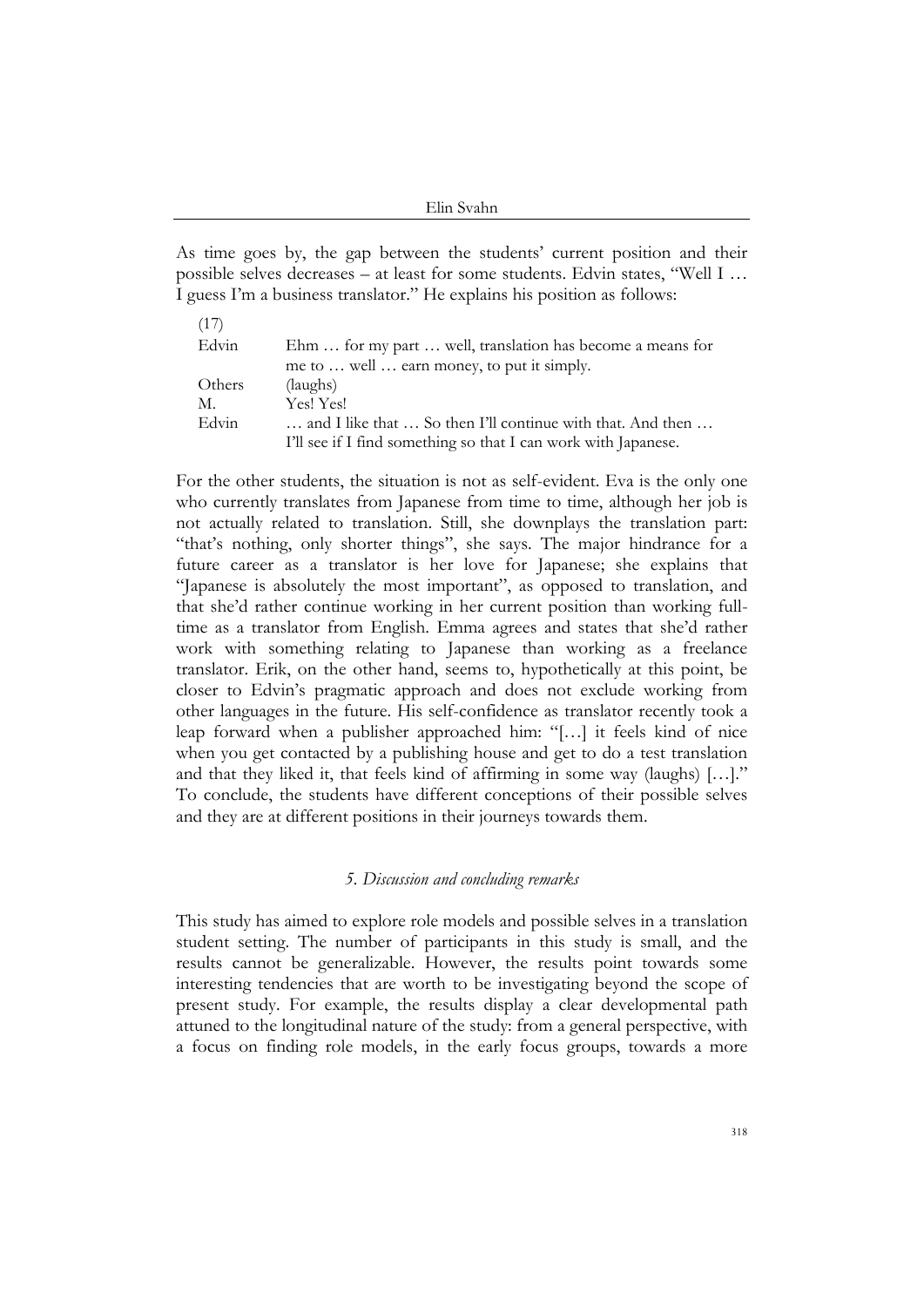specialized and detailed perspective, with an emphasis on making sense of the role models found, in the later focus groups.

The themes constructed in the thematic analysis can be discussed in terms of textual and extratextual dimensions. The **possible selves** theme is mainly addressed in an extratextual sense – how to work practically with translation, which SLs to work from, and what area to specialize in. The role model theme, on the other hand, is primarily found at a textual level; both **finding role models** and **making sense of role models** were mostly discussed in relation to either reading translations or the textual feedback provided by the students' linguistic advisor. While the influence of the advisor may be partly due to the students' perceived lack of feedback earlier in the program (see Svahn, 2016), it is clear she stands out as basically their only role model. The division between the extratextual dimension and the textual dimension suggests that the students' perceptions of their possible selves are not aligned with their perceptions of their role models. Following Gibson's (2003) assumption that role models are crucial in order to develop possible selves, a more comprehensive translator role model – including a conception of the translator as a sole trader – may prove to be beneficial for easing the transition from education to profession. The students' difficulty in finding role models have further revealed how professional translators' extratextual invisibility may negatively affect translation students. The vicarious learning model proposed by Haro-Soler (2019), which exposed the positive benefits of presenting translation students with former graduates' positive career stories, may offer a solution to this problem.

In the light of recent research on translation students (e.g., Ruokonen, 2016; 2019), there might also be a reason to raise awareness of a problematic aspect of Erikson's definition of possible selves. To recapitulate, the first part of his definition of possible selves refers to "conceptions of our selves in the future, *including, at least to some degree, an experience of being an agent in the future situation*" (Eriksson, 2007: 356, emphasis added). The results in this study suggest that the students want to exert agency to influence their working environment in the future; however, they are concerned that the working environment will deny them agency. These results corroborate Ruokonen's (2019) findings, where precisely the translators' possibilities of influencing their working environment received a lower score from students than from freelance translators. More research should be devoted to what it means for students to choose a profession where they fear that their agency will be denied.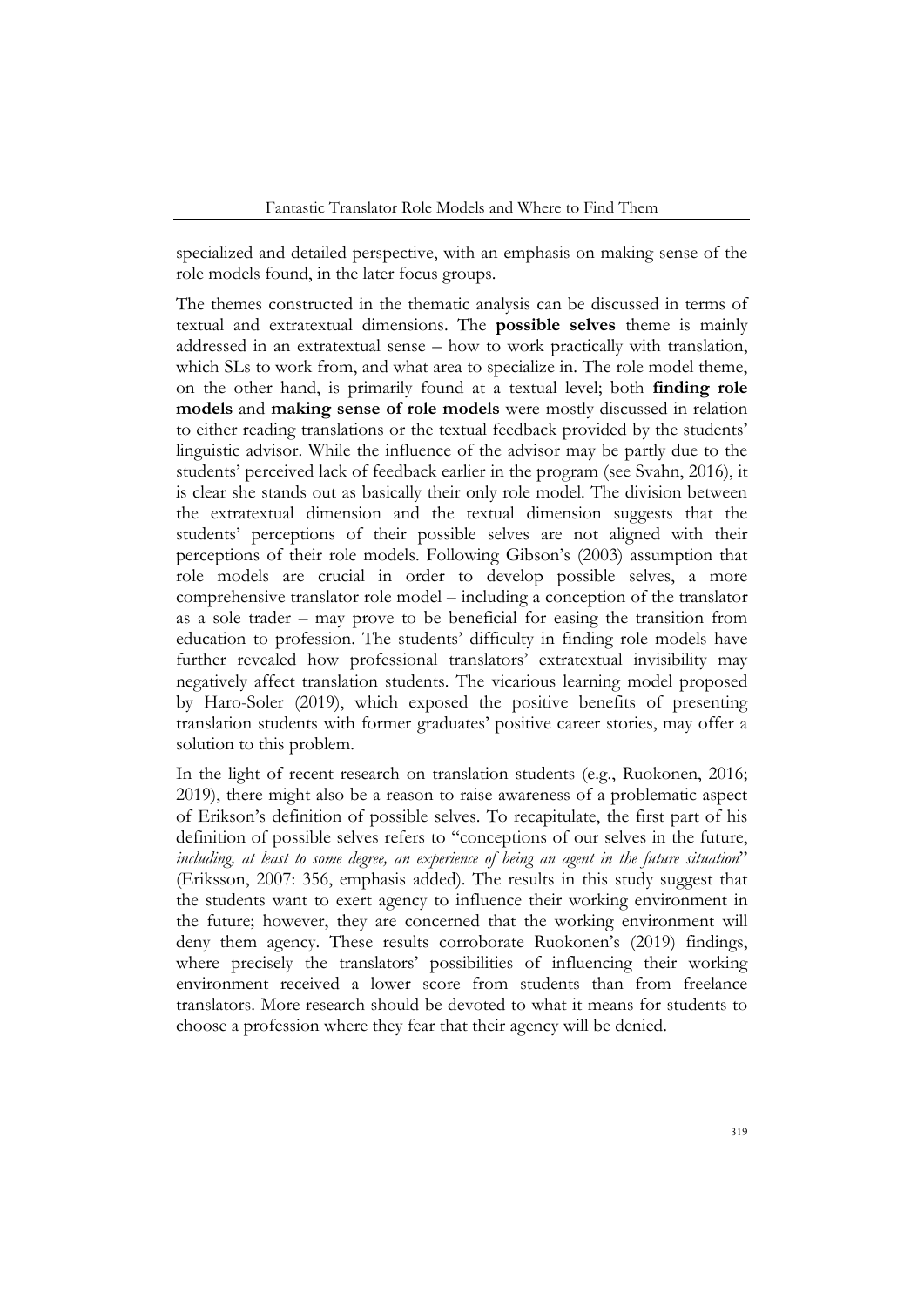Moreover, the results also reveal that both possible selves and role model themes include ethical perspectives, which are mainly related to the students' translation practice. The students consistently demonstrate an awareness of the profession's ethical dimensions and a wish to act ethically in their future role as professionals. It is noticeable that these discussions are mainly found in the latter focus groups, highlighting the developmental character of the students' perceptions and the benefit of examining translation students qualitatively and longitudinally.

## *References*

- Abdallah, K. (2011). 'Empowering translators. Students' ethical reflections on translating in production networks.' *The Interpreter and Translator Trainer* 5:1, pp. 129–154.
- Braun, V. & Clarke, C. (2006). 'Using thematic analysis in psychology.' *Qualitative Research in Psychology* 3(2), pp. 77–101.
- Eriksson, M. G. (2007). 'The meaning of the future: Toward a more specific definition of possible selves.' *Review of general psychology* 11(4), pp. 348–358. [Online] Accessed on 7th April 2020. DOI: http://dx.doi.org/10.1037/1089-2680.11.4.348.
- Gibson, D. E. (2003). 'Developing the professional self-concept: Role model construals in early, middle, and late-career stages.' *Organization Science* 14(5), pp. 591–610. [Online] Accessed on 7th April 2020. DOI: 10.1287/orsc.14.5.591.16767.
- Gibson, D. E. (2004). 'Role model in career development: New directions for theory and practice.' *Journal of vocational behavior* 65, pp. 134–156. [Online] Accessed on 7th April 2020. DOI: 10.1016/S0001-8791(03)00051-4.
- Hamman, D., Gosselin, K., Romano, J., and Rommel, B. (2010). 'Using possibleselves theory to understand the identity development of new teachers.' *Teaching and Teacher Education* 26(7), pp. 1349–1361. [Online] Accessed on 7th April 2020. DOI: 10.1016/j.tate.2010.03.005.
- Haro-Soler, M. (2019). 'Vicarious learning in the translation classroom: How can it influence students' self-efficacy beliefs?' *English Studies at NBU* 5(1), pp. 92–113.
- Haro-Soler, M., and Kiraly, D. (2019). 'Exploring self-efficacy beliefs in symbiotic collaboration with students: An action research project.' *The Interpreter and Translator Trainer* 13(2), pp. 255–270.
- Holland, J., Thomson, R., and Henderson, S. (2006). 'Qualitative longitudinal research: A discussion paper.' *Families and Social Capital Working Papers*. London: London South Bank University.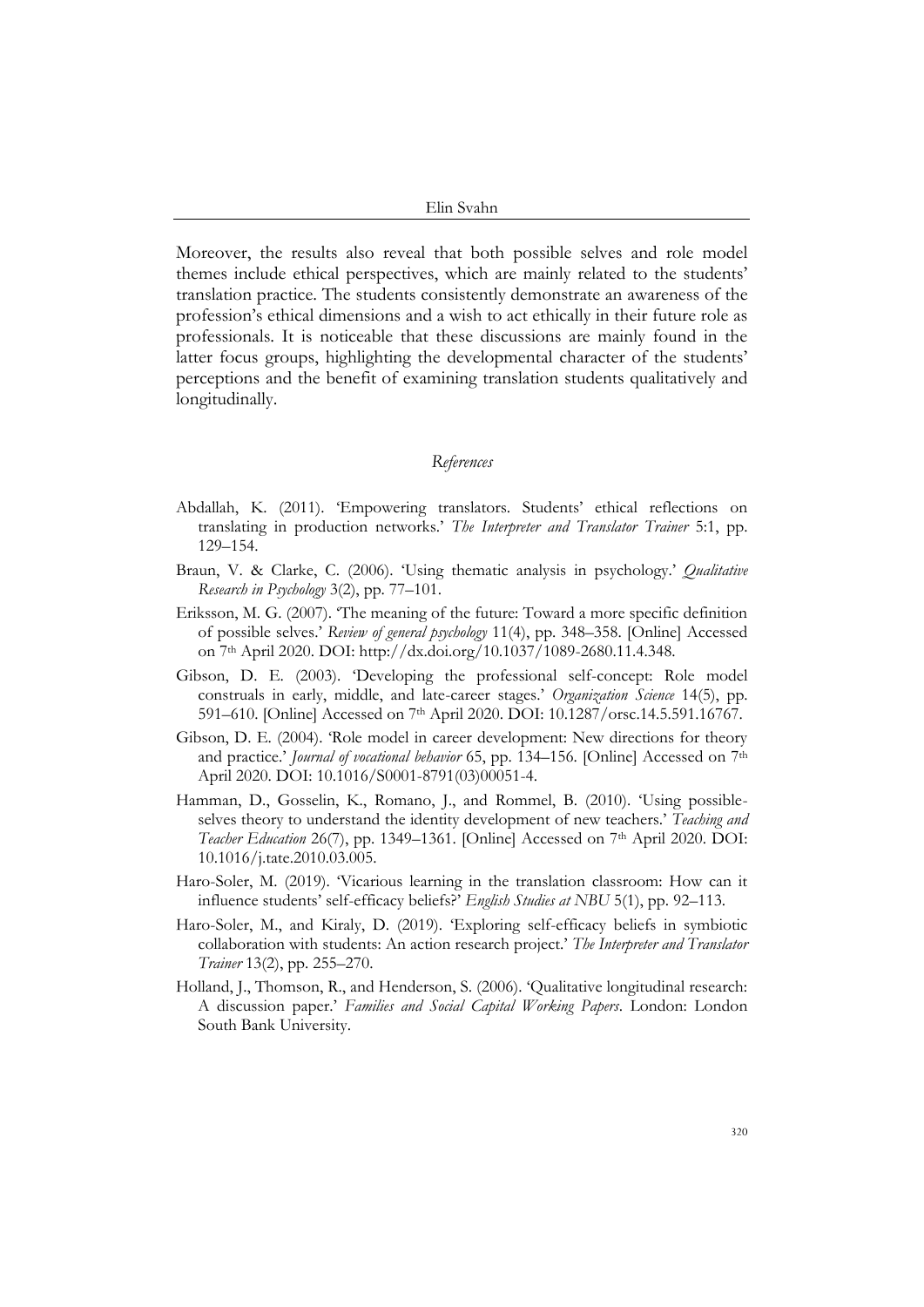- Jääskeläinen, R. (2012). 'Translation psychology.' *In* Yves, G. and van Doorslaer, L. (eds). *Handbook of Translation Studies* Vol 3. Amsterdam: John Benjamins, pp. 191– 197.
- Kinnunen, T. and Koskinen, K. (eds.) (2010). *Translators' agency.* Tampere: Tampere University.
- Kiraly, D. (1995). *Pathways to translation*. *Pedagogy and process*. Kent: Kent State University Press.
- Kiraly, D. (2000). *A social constructivist approach to translator education. Empowerment from theory to practice*. Manchester: St Jerome.
- Koskinen, K. (2000). *Beyond ambivalence. Postmodernity and the ethics of translation.* Ph.D. diss. University of Tampere.
- Markus, H., and Nurius, P. (1986). 'Possible selves.' *American psychologist* 41(9), pp. 954–969. [Online] Accessed on 7th April 2020. DOI: 10.1037/0003-066X.41.9.954.
- Muñoz Martín, R. (2014). 'Situating translation expertise: A review with a sketch of a construct.' *In* Schweiter, J.S. and Ferreira, A. (eds.) *The development of translation competence: Theories and methodologies from psycholinguistics and cognitive science*. Newcastle upon Tyne: Cambridge Scholars Publishing, pp. 2–56.
- Ruokonen, M. (2016). 'Realistic but not pessimistic: Finnish translation students' perceptions of translator status.' *JosTrans – Journal of Specialised Translation* 25, pp. 188–205.
- Ruokonen, M. (2019). 'Idealism or cynicism? A statistical comparison of Finnish translation students' and professional translators' perceptions of translator status.' *In* Hartama-Heinonen, R., Kivilehto, M., Kujamäki, M., and Vuoko, K. (eds.) *Electronic Journal of the KäTu Symposium on Translation and Interpreting Studies*, Vol 12, pp. 104–120.
- Sela-Sheffy, R. (2008). 'The translators' personae: Marketing translatorial images as pursuit of capital.' *Meta* 53(3), pp. 609–622.
- Stets, J. E., and Burke, P. J. (2003). 'A sociological approach to self and identity.' *In* Leary, M. R., and Price Tangney, J. (eds.) *Handbook of Self and Identity*, New York: Guildford Press, pp. 128–152.
- Sundström, G. (2008). *Bitar av mig själv. En generationsbok* [Pieces of myself. A generational book]. Norstedts: Stockholm.
- Svahn, E. (2016). 'Feeling like a translator. Exploring translator students' self-concepts through focus groups.' *In* Rautaoja, T., Mikolič Južnič, T. and Koskinen, K. (eds.) *New Horizons in Translation Research and Education* 4, pp. 27–45.
- Svahn, E. (2020). *The Dynamics of Extratextual Translatorship in Contemporary Sweden. A Mixed Methods Approach*. Dissertations in Interpreting and Translation Studies 1. Ph.D. Diss. Stockholm: Stockholm University.
- Venuti, L. (1995). *The translator's invisibility. A history of translation*. Routledge: London.